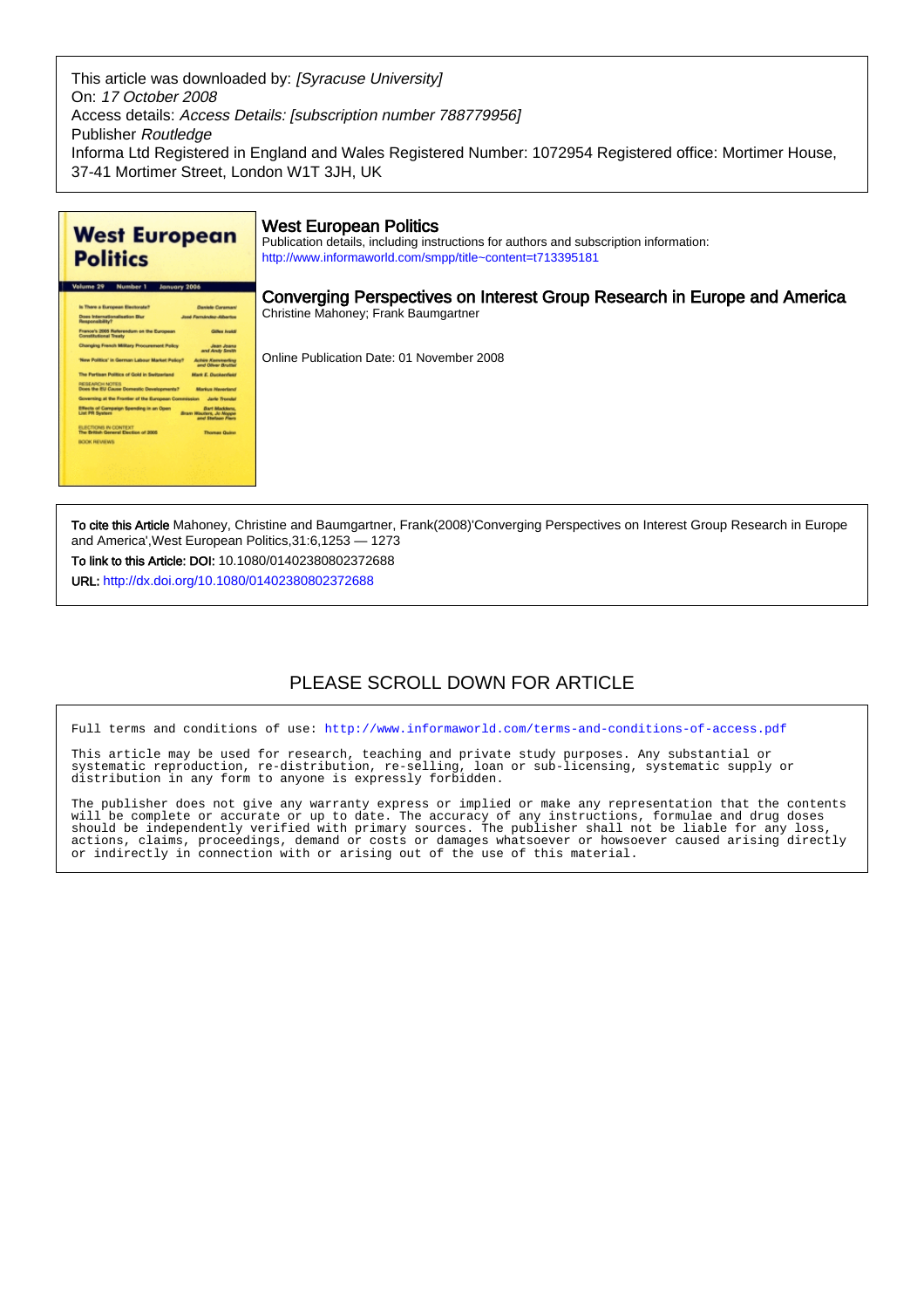# Converging Perspectives on Interest Group Research in Europe and America

## CHRISTINE MAHONEY and FRANK BAUMGARTNER

The European and American literatures on interest groups developed largely separately in previous decades. Europeans were more commonly rooted in studies of policy systems and Americans more concerned with precise tactics of lobbying or the membership calculus following from the work of Mancur Olson. Recent developments suggest that the literatures have begun to be much more closely aligned. We focus on three major points of convergence. First is the impact of governmental structures on the development of national interest group systems. Using examples from the US and the EU, we discuss the co-evolution of groups and the state. Looking both over time and across issue domains, groups are more active when and where the state is more active. Second, we look at the impact of government structures on the locus of advocacy. Originally explored in the US context, multi-level governance structures in European settings have led to consideration of the concept of venue-shopping. Finally, we discuss how groups in both systems adjust their lobbying strategies to their political context. Our review suggests that the study of groups, long divided by different perspectives may begin to benefit from substantially more convergence of research interests.

As interest group scholars on both sides of the Atlantic pay greater attention to similar research questions, the centrality of institutions to understanding advocacy becomes more and more evident. The adoption of an explicitly comparative research framework allows a full appreciation of how institutions of governance influence interest group mobilisation, the locus of interest group activity, and the character of that activity. We explore the mutual impact of groups and government structures in these three areas, using examples from the US- and EU-based research on groups, and we discuss future research priorities.

The European and American literatures on lobbying and interest groups developed substantially independently in previous decades but have more in

Correspondence Address: chmahone@maxwell.syr.edu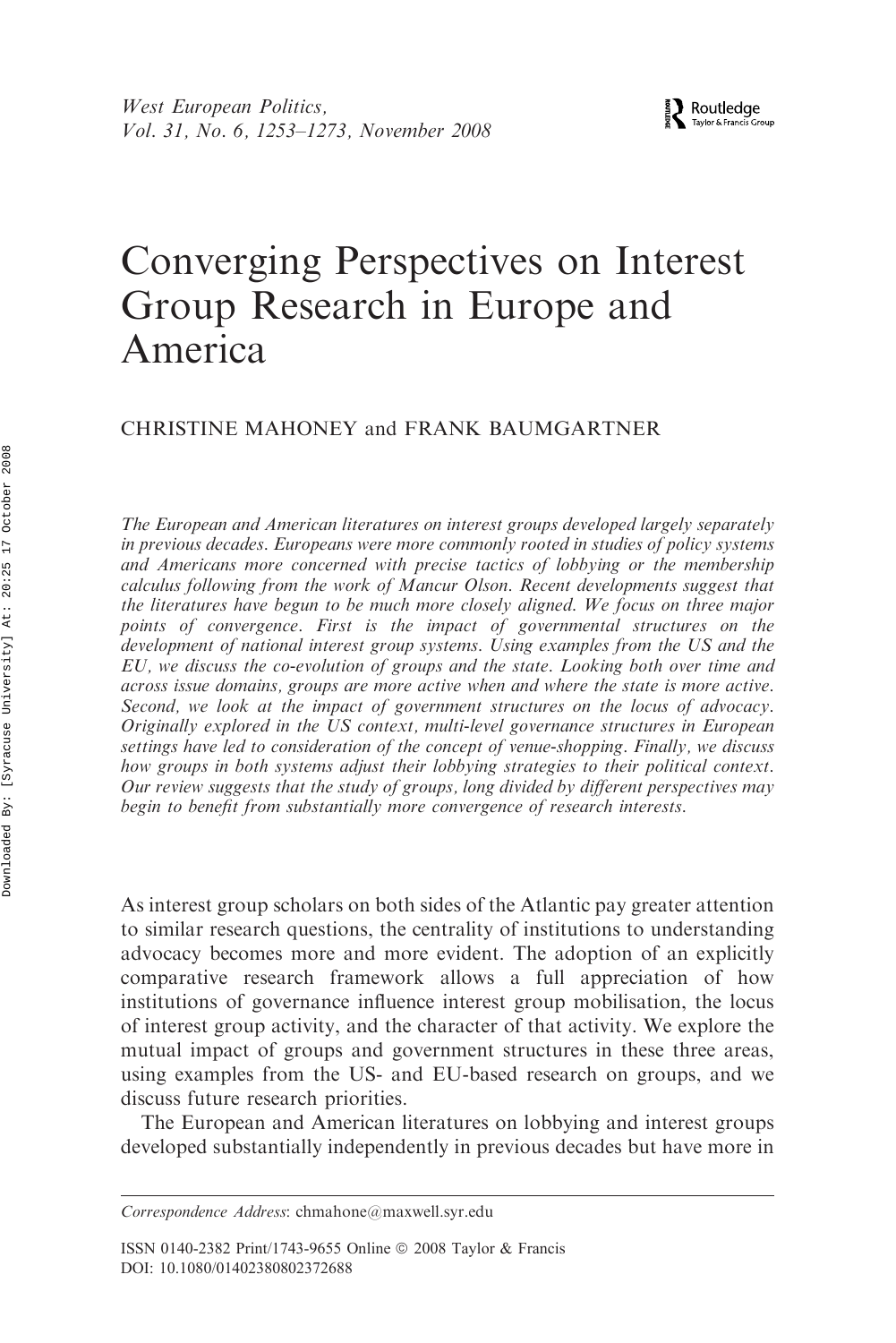common today. With some notable exceptions, European and American scholars developed different research foci with Europeans more often rooted in studies of policy systems and Americans more concerned with precise tactics of lobbying, the role of money in the political system, or on mobilisation and the membership calculus following from the work of Mancur Olson (1965). The US and European literatures on interest groups were once quite similar; in the generation of David Truman, Robert Dahl, and the classic pluralists, studies were clearly focused on the policy impact of interest groups. US and European scholars certainly had no reason to agree on the substantive conclusions of how much influence groups wielded in the process, but common questions were being addressed, and these largely revolved around the interactions among groups and officials within the state.

Beginning in the 1960s the literatures diverged significantly, however, as US scholars became preoccupied with Olsonian dilemmas of how groups mobilised or failed to do so. By mapping out the various incentives and disincentives to mobilisation, this perspective implied, we could understand the overall biases and dynamics of the national interest group population. The study of group formation and maintenance came to dominate at the expense of studies of group interactions with the state (for a review of this literature, see Baumgartner and Leech 1998). The study of groups in the US became the study of mobilisation dynamics; this focus was never as predominant in Europe.

Trends toward divergence were not absolute; US scholars continued to be interested in such phenomena as policy subsystems, issue networks, and policy communities (Cater 1964; Heclo 1978). This literature referred substantially to the similar British literature on policy networks (see for example Jordan and Richardson 1987; Smith 1993) and in any case was clearly focused on the relations and interactions between private and state actors. In this sense the work was fully concordant with European perspectives. Similarly, a number of European scholars addressed the mobilisation question, in particular as it related to the literature on social movements and social movement organisations (SMOs); this literature fit in quite easily with the US literature on the topic, mostly in sociology (see for examples Della Porta *et al.* 1999; Kriesi *et al.* 1992). In spite of these areas of overlap, there were important areas of difference, and on the whole European scholars in the 1970s and 1980s referred to a different set of research questions and to a different set of core citations, than their American counterparts.

For reasons that are perhaps related to different methods of political financing and reporting, the European literature never developed a focus on financial issues as had occurred in the US. Rather, mapping out the varieties of corporatism, or 'national styles of policymaking', was the agenda (see Schmitter and Lehmbruch 1979; Lehmbruch and Schmitter 1982). Of course not all systems were seen to be varieties of corporatism as scholars from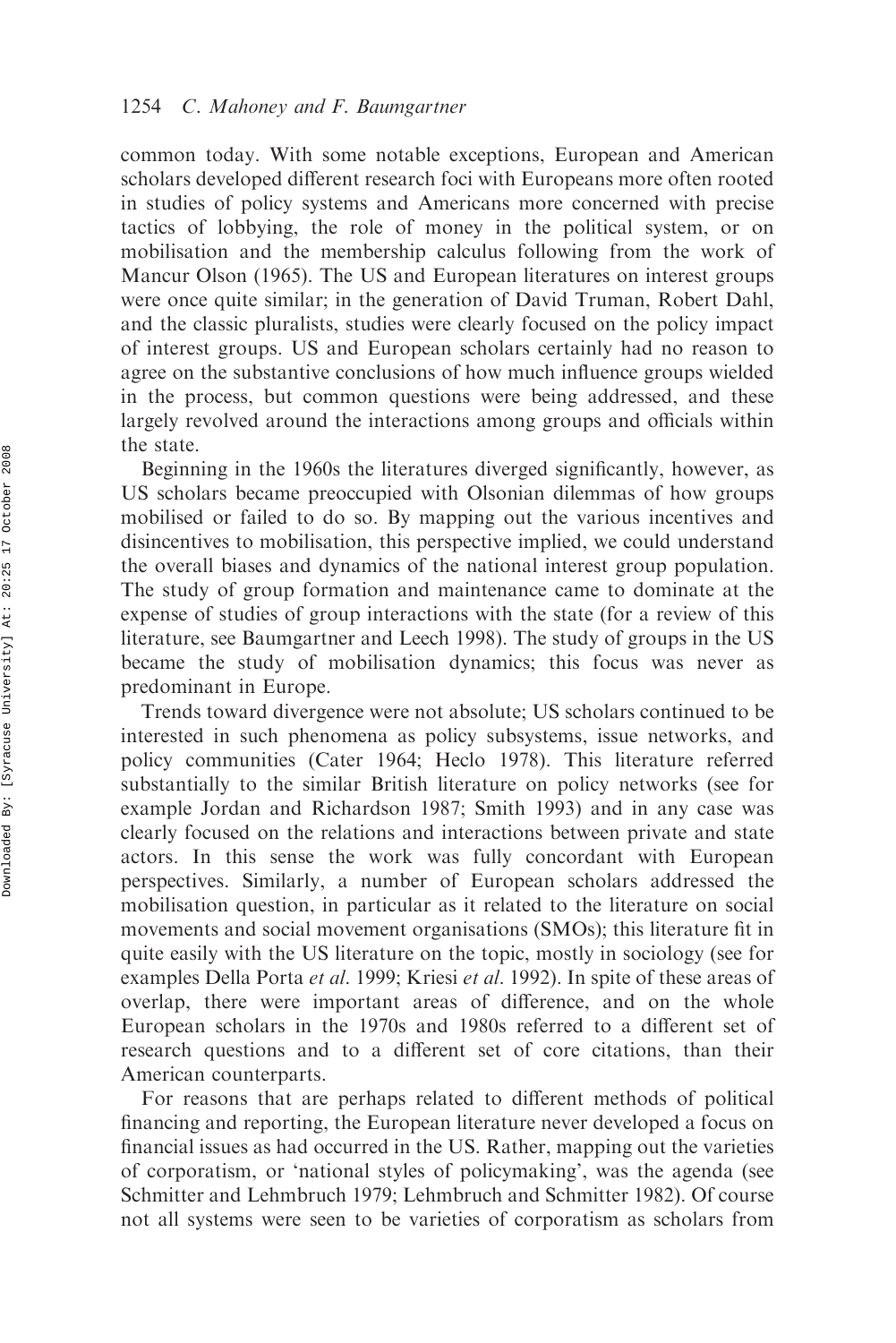various countries assessed their systems as consociational, statist, pluralist, or with other descriptors; further, this literature on national styles of policymaking has come under stress with increased globalisation, sectoral variation, multi-level governance, and Europeanisation of policies. Our point is not that a corporatist label applied to any particular country; rather, European scholars were engaged in an effort to describe patterns of group– state relations that had no parallel in the US.

There were of course some notable exceptions to the general trend of European scholarship to focus on these questions. Grant Jordan's work on policy networks is a good example of a broader conception of the policy process than only formal interactions (Jordan and Richardson 1987; see also Smith 1993). Important works took an explicitly comparative framework (for examples see Immergut 1992; Jordan and Maloney 1996; Knoke et al. 1996; Katzenstein 1985; Schneider et al. 2006) or a broader conceptual framework (such as the work of Scharpf 1993). Similarly, the developing literature on multi-level governance structures strongly implied that systems of governance were much more complicated than any corporatist analysis could allow. So our point is not that Europeans were uniformly conducting research projects that were disjointed from the US research agenda (or that, if they were, this would have been a negative development); of course any such generalisation could not be maintained. The point is simpler, that in important ways and with many exceptions, the European literature on national policymaking styles often did not engage with the US literature; the two scholarly communities operated substantially in separate spheres from at least the 1970s and well into the 1990s, and substantially less so today.

Recent years have seen a convergence in American and European interest group studies which parallels a more general trend among political scientists considering transatlantic phenomena. This is due to both changes in academe and changes in the real world. On the first point, scholars today are more likely to share their research through publication in international journals and participating in international networks, and these networks increasingly incorporate US as well as European scholars. This facilitates the spread of theories and approaches across the Atlantic, as we have seen in application of rational choice, neo-institutional, and principal–agent analyses, mobilisation theories, political opportunity structures, among other concepts. This convergence of US and EU interest group studies is reinforced by changes in the real world. Transnational corporations, international NGOs, and global government relations firms are operating in both Washington and Brussels to respond to the challenges and opportunities of globalisation and to contribute to the development of intergovernmental initiatives to increase transatlantic harmonisation in legislation and regulation. The increased interaction of transatlantic players as well as scholars has led to a fusion of US and EU interest group studies, a development which is likely to provide deeper insight into group behaviour in both systems.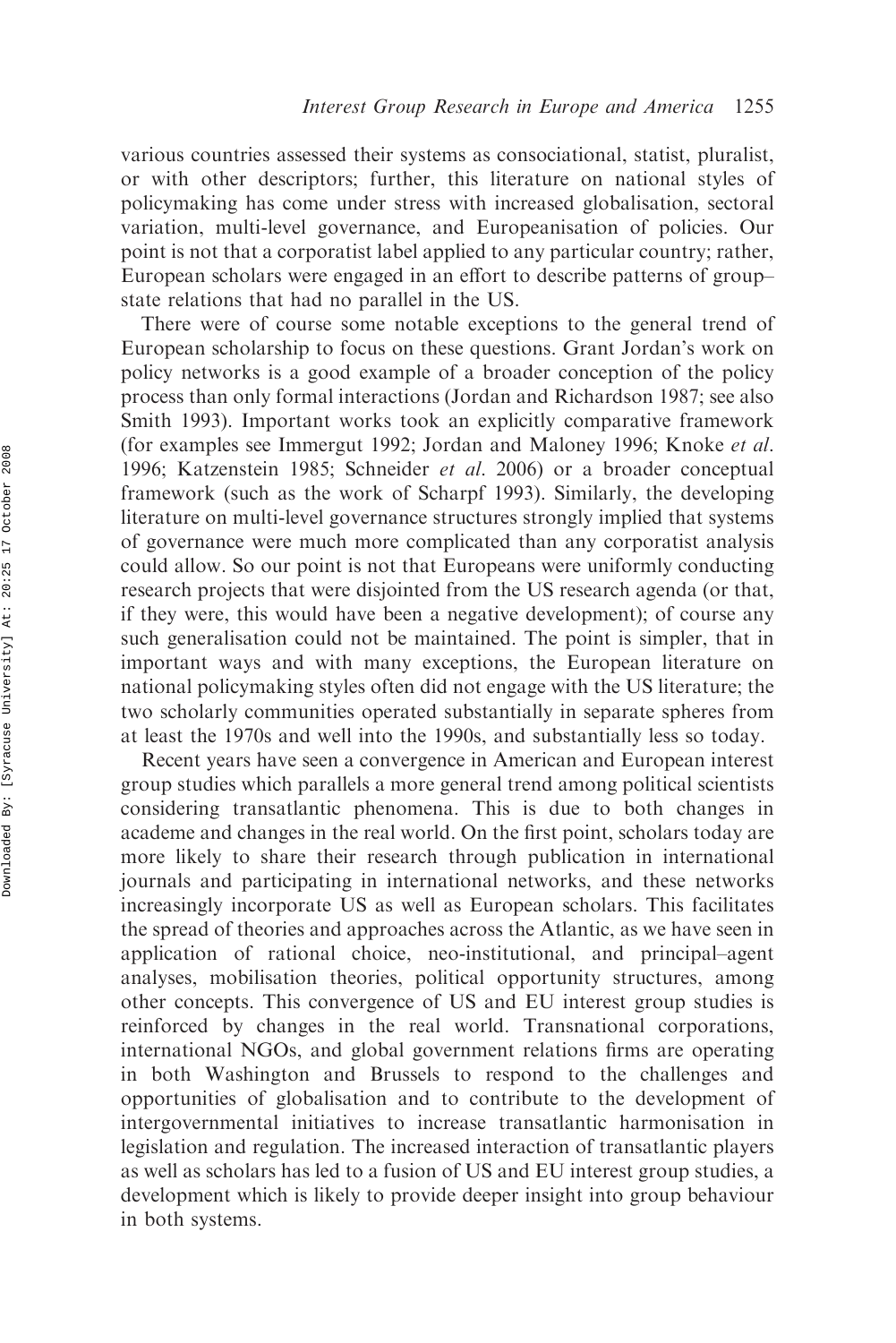#### 1256 C. Mahoney and F. Baumgartner

We focus on three major points of convergence, giving illustrations and empirical evidence from the literature on each. Some lines of research have been developing independently but simultaneously in both systems and clearly indicate similarities across systems; in other areas EU developments precede substantial development of the ideas in the US; and finally we see theories from the US shedding light on EU questions. The first area of research convergence is the impact of governmental structures on the growth and development of interest group systems. Using examples from the US and the EU, we discuss the co-evolution of groups and the state. Looking both over time and across issue domains, groups are more active when and where the state is more active. Looking across systems allows us to investigate how variations in state development can influence group system development.

The second area is the impact of government structures on the locus of advocacy. Interest groups seeking to influence public policy must seriously consider the venues in which they argue their positions; often there is some flexibility in which institutional units may be targeted. Some venues may be more hospitable than others. The development of multi-level governance structures in Europe has produced entirely new strata of institutions and multiplied the venues groups can target. This multi-level structure has led EU scholars to consider the role of 'venue-shopping' and alerts US group scholars to re-consider the concept and potentially broaden its application to different levels of government in the US. Of course the opportunities and constraints of multi-level governance in the European context differ in important ways from the US system of federalism combined with separation of powers, so theories cannot be exported without care.

Finally, government structures themselves strongly affect advocacy behaviours, causing groups to adjust to fit the institutional context within which they work. Investigating advocacy-related phenomena that have traditionally been the focus of US group scholars in more than one political system allows scholars to take the role of institutional design on advocacy more seriously and study it more systematically. Research on lobbying positions, tactics, argumentation, coalition action and other topics in both Washington and Brussels demonstrates the central role of institutional design. Our review of findings and empirical developments in these three areas of interest group research suggests that the study of groups, long divided by different perspectives, may begin to benefit substantially from this increased convergence of research interests.

#### The Co-evolution of Groups and the State

It is rare to have the opportunity to observe a political system develop from its birth; it is even rarer to have solid empirical data on the process. EU scholars, especially integration theorists, have long recognised their fortunate position for the study of political development. While EU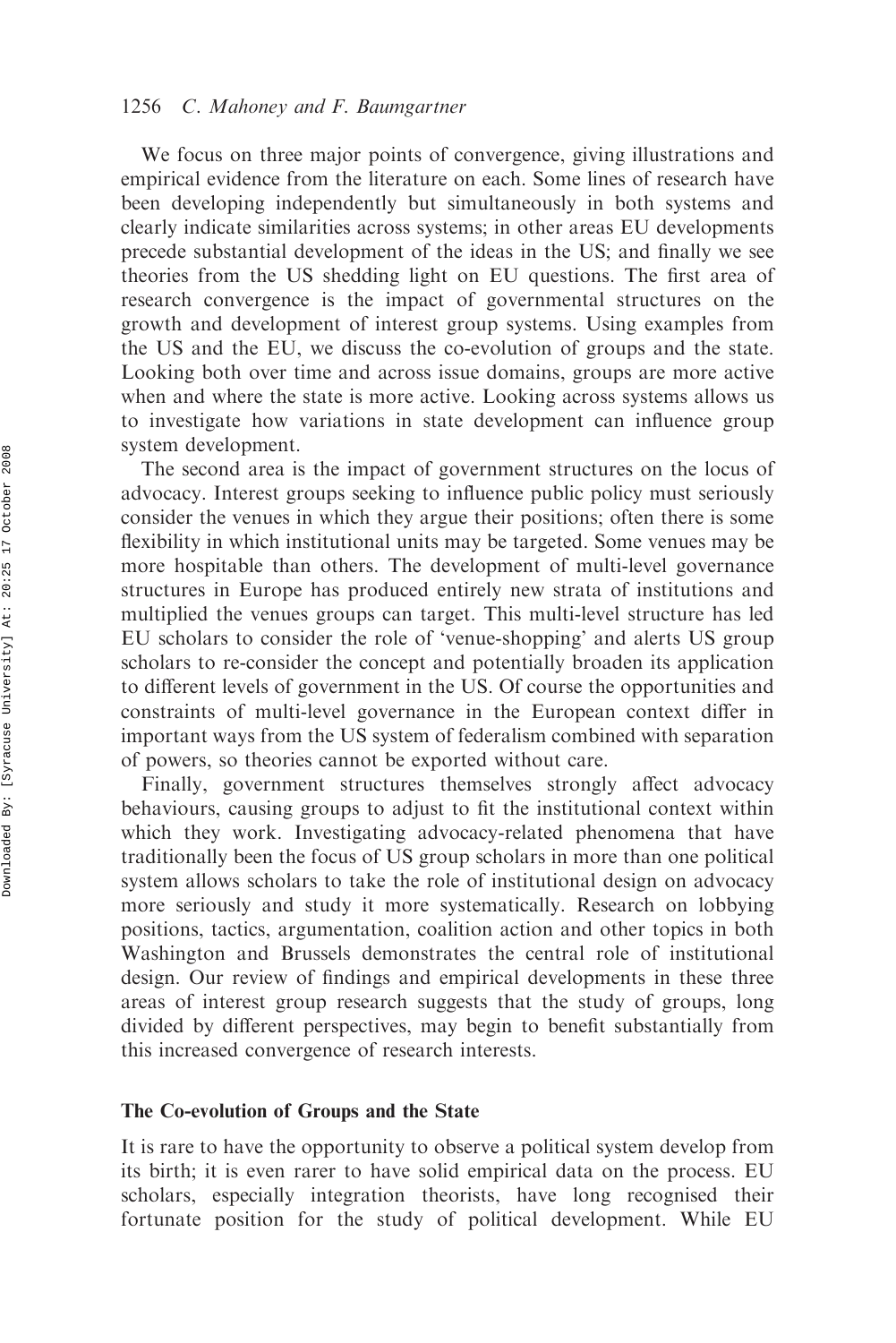scholars may have been more conscious about the dynamic nature of their subject of study, US scholars too have benefited from the availability of data over the past 60 years documenting both the growth of the state and of the group system. In both systems scholars have found, over time, the size of the government has grown (in budgets, personnel, bureaus, and departments), the breadth of policy activity of the government has expanded, and the power of the central government has increased. This government growth was matched in both polities by the steady growth of the interest group system.

Tracing the development of government activity and group formation in the US over the post-World War II period, Baumgartner and Jones (1993) found that the number of associations grew substantially over the post-war period and in particular that the diversity of such organisations increased as well (see chapter 9, Figures 9.1 and 9.2). The US political system generated a greater range of interest groups, a much broader constellation of forces than only trade- and business-related groups as had dominated in the 1940s and 1950s. Through the social movements of the 1960s and the 'interest group explosion' that followed, a much wider range of interests were mobilised into the political system. These effects, of course, were strongly related to changes in the political system itself – the period during which the group system grew most substantially is the same as when government itself grew the most quickly, and a decline in the pace of growth of government after the late 1970s in the US is also reflected in a reduction in the growth rate of the group system.

In previous work, we investigated these dynamics in particular issue domains, demonstrating that groups and government actions were closely linked in the areas of human rights, civil rights, the elderly, women's issues, and the environment (Baumgartner and Mahoney 2004). The rise of a variety of new social issues on the governmental agenda, we argued, was related to the development of the interest group system in those same areas. Other quantitative projects have attacked the same question from different approaches. Beth Leech and colleagues (2005) analysed patterns of interest group mobilisation as reported in Lobby Disclosure Reports filed with the US Senate from 1996 to 2000. Correlating the number of groups reporting policy-related lobbying activity in each of the 74 issue areas with the numbers of congressional hearings, they found that increased hearings activity systematically encouraged the mobilisation of more lobbying groups. This finding of government mobilisation was over and above the impact of economic mobilisation and government spending in their study. Government activity, whether it is welcome or unwelcome, mobilises interest groups to demand more or to protect their interests against further government activities. Recently, Baumgartner, Gray, and Lowery (2009) have used a similar methodology to analyse the linkages between government activities at the federal level and interest group mobilisation at the state level. Controlling for other factors encouraging state-level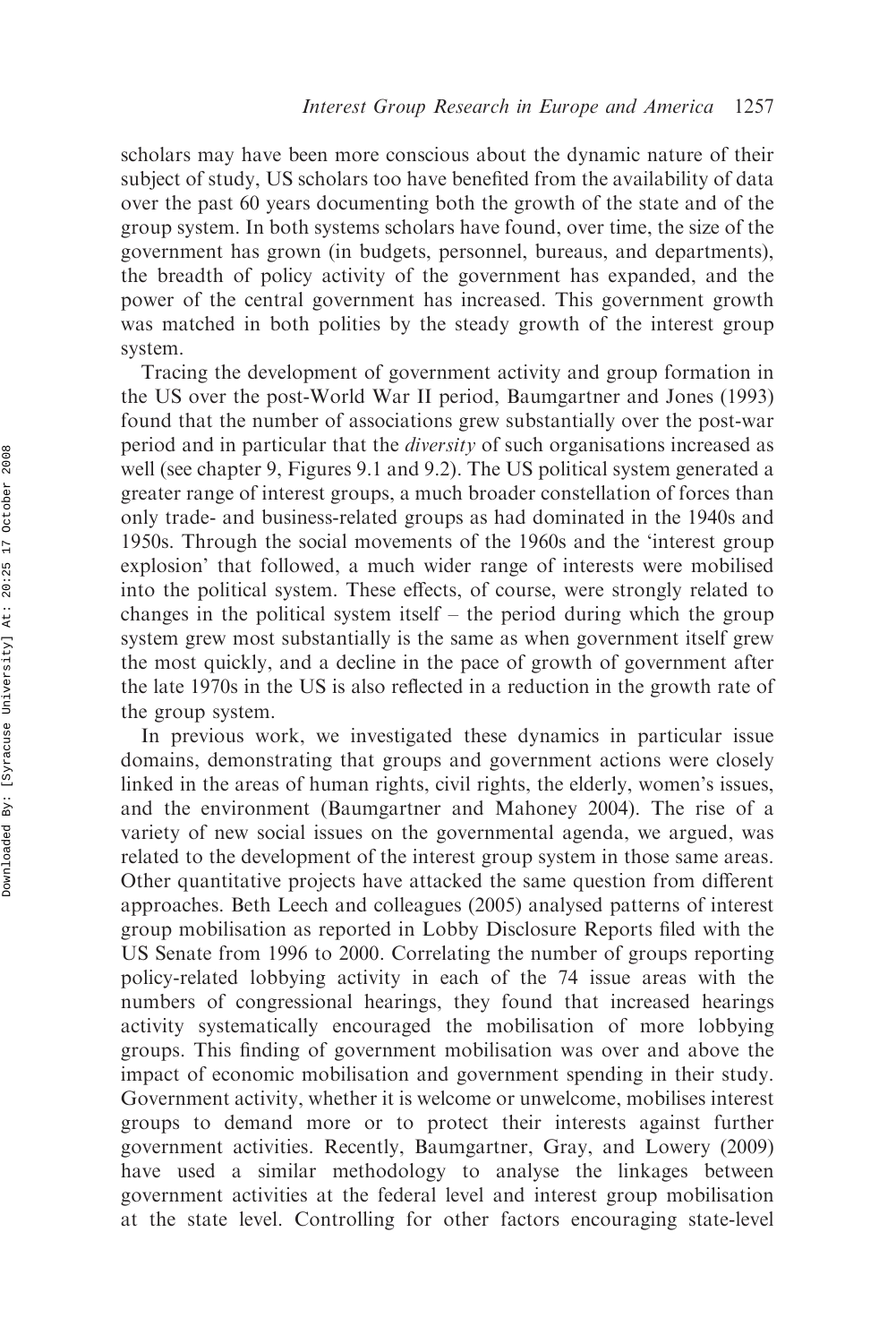interest group mobilisation (including variables previously identified in Gray and Lowery's ongoing research on group mobilisation such as the state economy, political uncertainty, and ideology), they found robust findings that national-level policy activities both directly and indirectly encourage the subsequent mobilisation of groups in the states. The direct linkage was simply by encouraging groups to become active in those same issue areas in the states in the following year. The indirect effect, in addition to this one, stemmed from national policy activities leading to subsequent state-level legislative activity, and this in turn affecting the mobilisation of groups.

Many qualitative studies have investigated the give-and-take between the development of powerful social mobilisations and new public bureaucracies, agencies, or distributional programs. Skocpol's (1992) original work on the development of the social welfare system, with its emphasis on war veterans after the US Civil War, is a case in point. Similarly, Campbell's (2005) analysis of the development of political activism among the elderly in response to the development of the social security system showed that those seniors with greater financial reliance on social security benefits were more likely to become and remain active in politics. Government policies, she found, could profoundly affect the political behaviour of those most affected by them, which in this case is those with fewer financial means who are therefore most reliant on their social security cheques. The elderly have not been mobilised only by the American Association of Retired Persons (AARP – the world's largest voluntary association); in fact they have been mobilised into the AARP and into political life more generally by the very government policies that they seek to enhance. A third example is Mettler's (2005) study of the 'greatest generation', mobilised into distinctive patterns of political activity through its history of benefiting from the GI Bill and other distributive policies aimed at rewarding the returning veterans of World War II. In sum, a wide variety of evidence from the US suggests that groups and the state co-evolve at the national level and with important implications at lower levels of government as well. These studies are longitudinal, cross-sectional, qualitative, and quantitative.

Similar patterns have been documented in the European Union; as the EU's competencies expanded with the adoption of successive European treaties, the number of groups increased as well. Fligstein and Stone Sweet (2002) demonstrate how a co-evolution system has been at play throughout the history of the EU. They argue a self-sustaining causal system has driven the development of the EU and its group system, and they present data on intra-EU trade, litigation on European law, EU legislation, and EU group formation, all of which have mushroomed over the post-war period. Their findings show that group formation is driven by government activity both in the courts and by the legislature and at the same time group formation drives more government activity in legislation. Wolfgang Wessels similarly sees a co-evolution of groups and government in the EU in his data and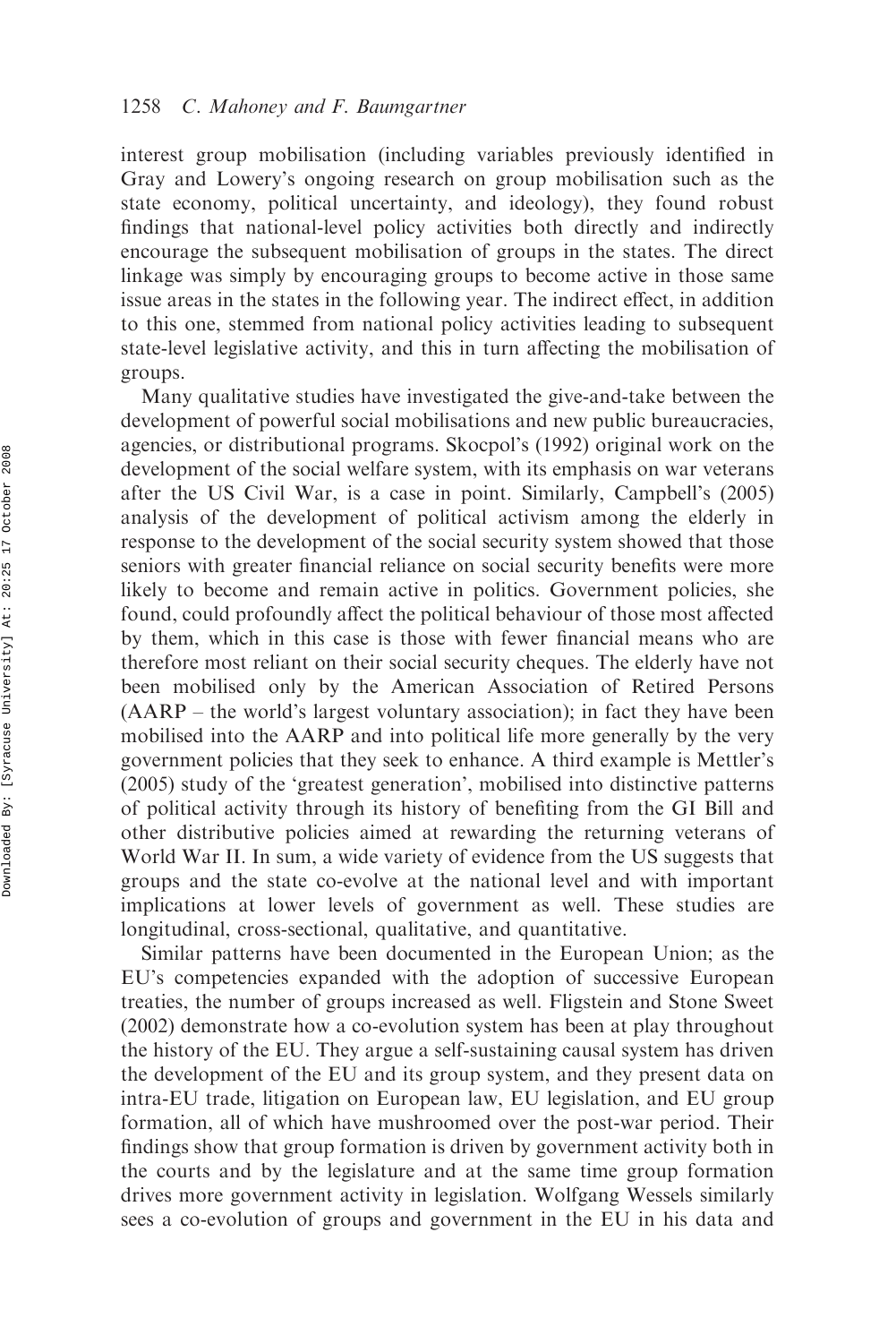similarly argues the process is self-sustaining and irreversible. He notes 'fundamental trends of an evolving system can be identified by a set of five indicators: the output of binding decisions, the scope of public policies, transfer of competencies, institutional and procedural patterns, as well as the involvement and influence by intermediary groups. These all point at processes of considerable growth and differentiation from the 1960s to the 1990s' (Wessels 1997: 275). His data show that as EU activity has grown so too has the size of the non-governmental actor community in Brussels.

Bernhard Wessels (2004: 199) also investigates the relationship between state and group development noting that the 'history of interest-group systems in nation states shows that interest-group formation has often responded to changes in the allocation of authoritative competencies'. Wessels (2004: 200) suggests that groups may either organise in anticipation of coming policy expansion, or in reaction to changes in EU power and that 'anticipation and reaction can lead to the co-evolution of interest-groups and the state (2004: 202). Wessels' time-series analysis considering group formation and major treaty changes shows strong evidence of groups forming in reaction to government growth, with particularly large increases in group formation after the establishment of the EEC in 1958, the Single European Act in 1987, the first level of the currency union, and the Maastricht Treaty'. He finds little support that groups were forming in anticipation of increased state activity.

Mahoney's data on group formation also show periods of increased growth in the EU interest group system around periods of major treaty change. Figure 1 shows both cumulative and annual group formation data of all the organisations in the Commission's voluntary civil society registry Consultation, the European Commission and Civil Society (CONECCS). The data make clear that group growth occurred in spurts, not gradually, and that it occurred both before and after treaty changes.

As in the US, government and group co-evolution is detectable not only in the aggregate but also when we consider state and group activity by sector. Mahoney (2004) demonstrates that there is a great deal of variation in group formation and activity across policy areas with the largest number of groups active in the areas of enterprise, the environment, social affairs and agriculture. In addition, high levels of group activity in a policy area correspond to government activity in an area as indicated by the resources allocated by EU institutions to each policy area (Mahoney 2004: 461). As EU institutions increasingly legislate and regulate within a particular policy area, affected interest groups increase their advocacy activities in that area. Jan Beyers, Rainer Eising, and William Maloney (2008) report similar findings in showing the development of EU-registered groups by policy area over time.

There is a tendency to focus on the uniqueness of the EU system; however, the patterns we see in the EU mirror those we see in other polities. Considering the EU comparatively alerts us to these broader political phenomena. While it is true the EU is a unique hybrid system, many of the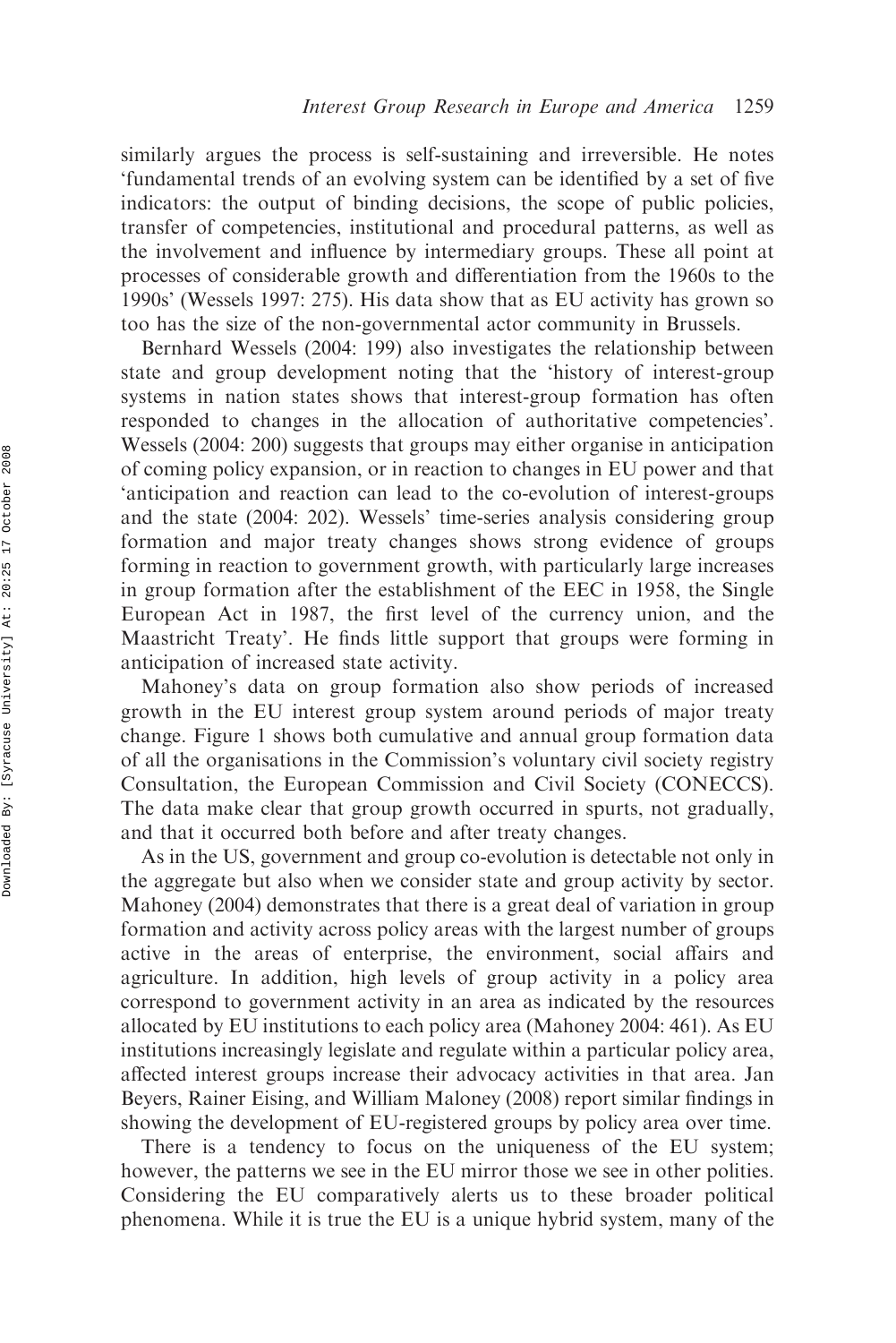

Note: The figure shows the number of organisations listed in the EU CONECCS Registry. Markers are 1951- ECSC, 1957-EEC, 1987-SEA, 1992-TEU, 1997-Amsterdam. The rising line shows the cumulative number of groups in existence and is measured on the left-hand scale. The more erratic series is the number of groups created in each year, and is measured on the right-hand scale.

political processes that go on within the EU are seen in political systems generally. From the extant literature in both the US and the EU we know there is strong evidence that group growth and government growth go hand in hand. This can be detected in the aggregate and even more so when we disaggregate analysis by policy area. As governments grow and become active in new policy areas, naturally groups become mobilised. They may work to encourage further government activity, or they may mobilise to protest against or to counter the new state activities, but they often become involved in lobbying and active in the policy process as a result of government activity, not before it. Of course, group mobilisation sometimes has the goal of generating new public policy initiatives, a process that can have subsequent feedback effects. In sum, no matter which political system we consider, the co-evolution of groups and the state is a common theme.

Of course, considerable work remains to be done at both the national and the EU level to elucidate these questions further and to determine the relative importance of various relationships. Do certain types of government activity lead to more group formation? Are some types of groups better able to prompt state activity? Is the process historically contingent? To accurately assess any questions related to this process it is necessary to collect time-series data with detailed coding by policy area of all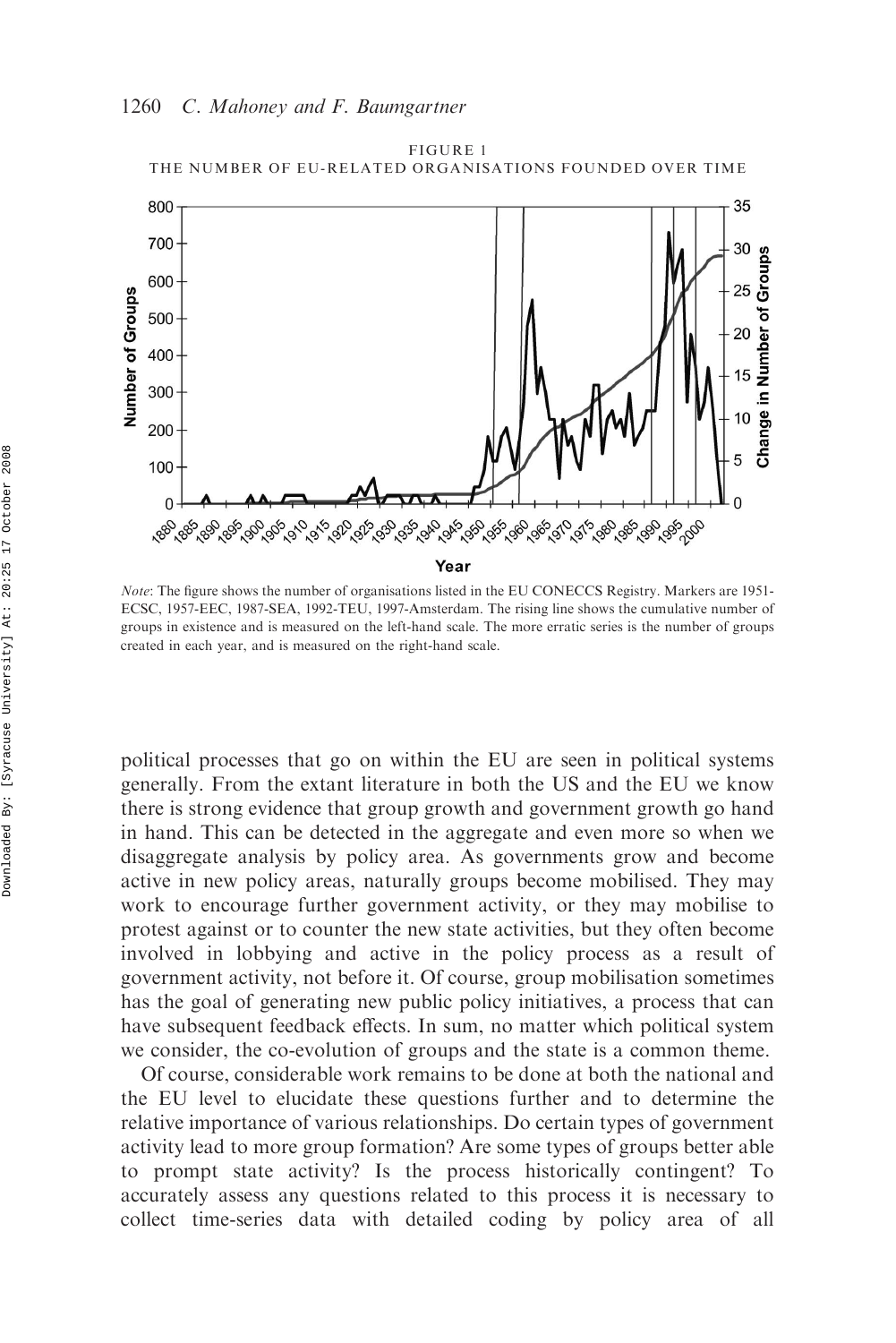governmental and non-governmental activity indicators. On-going work relating to regular censuses of interest groups and measures of government activity are important priorities. These will provide the data to answer some of these questions more directly as well as the infrastructure to allow a wide range of quantitative and qualitative research projects explicitly making these linkages across several political systems.

#### Evolving State Structures and the Locus of Advocacy

As issues move on and off the political agendas of different levels of governance, advocates seeking to influence those issues must follow suit. Jurisdiction over a policy area may move up or down the hierarchy of a multi-level system. A previously local issue like gay marriage may become a federal issue in the US. A topic once under control of national governments, like factory emissions, may shift to fall under the competencies of the EU. Environmental regulations may be made in states such as California if state officials feel that the federal government is not acting aggressively enough; at other times, federal policies may force the states or groups may demand a single national standard in order to avoid a patchwork of different standards in different states. The concept of multi-level governance is central in EU research; indeed it is so common that it is referred to as MLG. MLG is treated as a grand theory by some or, short of that, as an important approach to understanding an array of political phenomena. In the US, a similar body of research exists but under a different name. Students of federalism have questioned the most effective delineation of powers across local, state and federal levels of governance (Peterson 1995) and investigated variation across states (see Gray et al. 1999 for an overview). The complexities of US federalism and EU multi-level governance are similar but the significance of multiple tiers of governance for understanding a whole range of political phenomena has received greater attention in EU studies, and of course the linkages among the levels of government are not the same. The EU does not have global jurisdiction whereas the US federal government is involved in a comprehensive array of policies and the US system combines separation of powers with federalism to a degree not seen in Europe. These differences, however, are not even as complete as they appear as the US also includes highly 'federalised' issues (such as national defence) and highly localised ones (such as education). However, the limited jurisdiction of the EU and its greater focus in some areas of economic regulation than others is an important difference in practice. In the US on the other hand, federalism studies, or so-called 'state and local politics' research, has proceeded quite divorced from much research on American national politics, even in similar policy areas. Scholars of advocacy and public policy-making in the US could learn from EU studies by incorporating the role of multiple layers of governance more fully into their research agendas.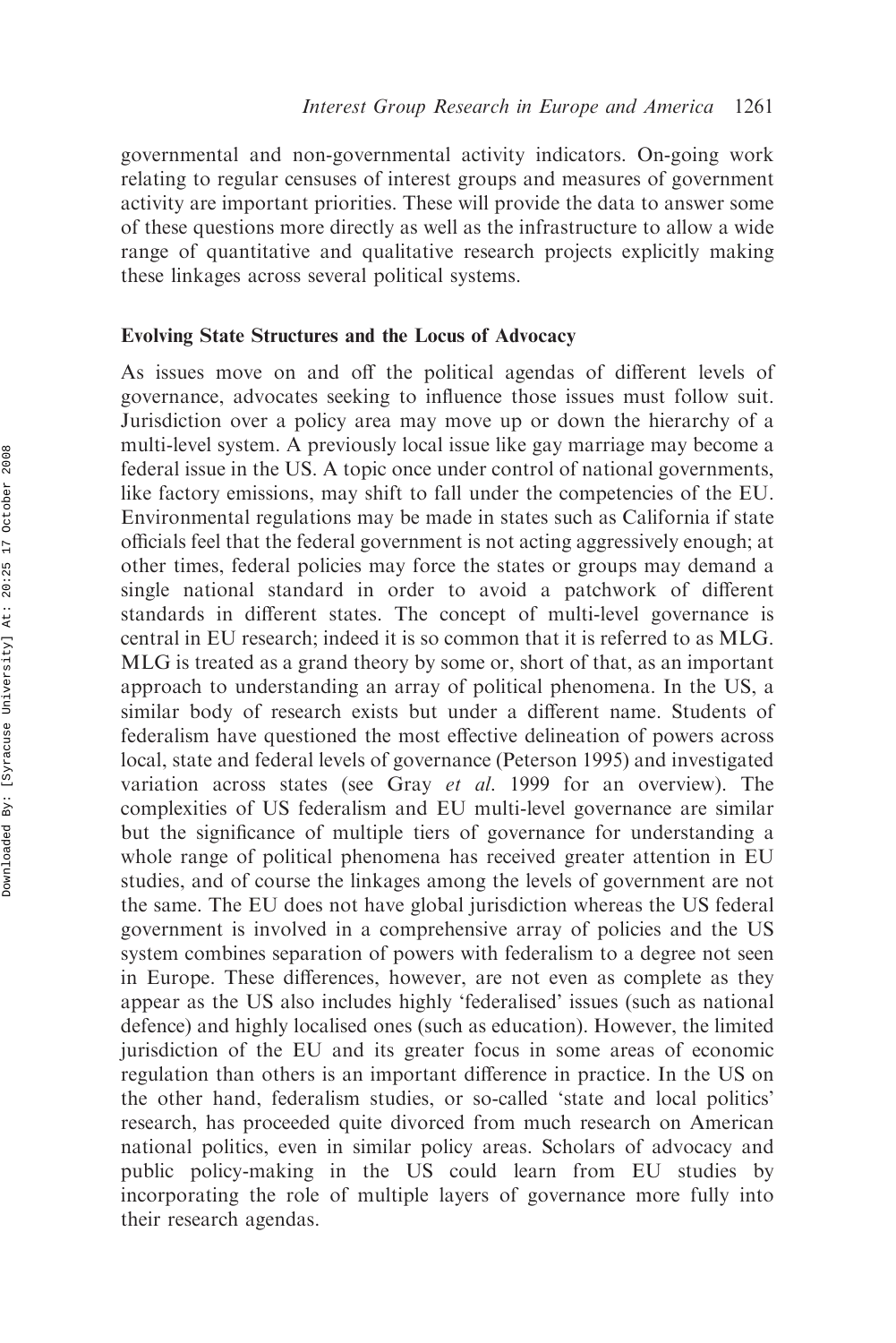#### 1262 C. Mahoney and F. Baumgartner

In the EU research is being conducted on groups at both the national and supranational levels, providing a better understanding of how European interests are navigating the EU multi-level system. Huge numbers of interests have mobilised at the supranational level and are engaging directly with the EU institutions. This has been well documented (Greenwood 2007; Mazey and Richardson 1993) and includes business, trade, professional associations as well as citizen groups, institutions, companies, foundations and unions. Local and regional representations have moved to Brussels to bypass their national governments and appeal directly to the supranational institutions on a variety of issues (Keating and Hooghe 2001; Marks et al. 2001). Beyers' (2004) data on 157 EU-level interest associations shows that these groups are using a rich repertoire of tactics combining inside or access strategies with outside or voice strategies. In a recent review article, Daviter (2007) emphasised the value of studying framing processes at the EU level. Research on framing can be closely connected with that dealing with interest group strategies and policy-making processes at the European and national levels.

However, we also know that numerous interests remain active at the national level – either exclusively or as part of a multi-level strategy – as seen in additional work by Beyers (2002) comparing the access strategies of both national-level and EU-level interests. Eising (2004) finds that groups that are unable to gain access at the domestic level see that pattern reinforced at the supranational level. Grossman (2004) argues that there are barriers to EUlevel activity and therefore it should not be assumed that organised interests will automatically mobilise at the supranational level. Presenting evidence from the banking sector, he showed that national-level organised interests focused on the national level of governance, hanging back from targeting the supranational institutions during the debates on economic monetary union (EMU) and the Single European Act (SEA). Grossman does not expect this always to hold, however – it is a transitional period during which interests learn about the new level of governance. The expectation then would be that as the EU expands its activity in a certain area, organised interests would lag in targeting their advocacy toward the EU level. This of course cannot speak to the situation in which the advocates are pushing state activity in an area where the EU is not (yet) active. We may expect groups to adjust their strategies to newly developing levels of governance, as with the growth in competencies of the EU, but the speed at which groups might make these adjustments is an open empirical question. It is not that simple to establish a new lobbying office in a new city.

Lack of knowledge or familiarity with a level of governance, however, is not the only barrier to targeting a new level of governance as it emerges. Certain tactics and certain types of groups find they can be more effective at the local and national level. For example most social movement scholars considering social movement activity – manifestations, demonstrations, protests – related to EU issues have found that the majority of this form of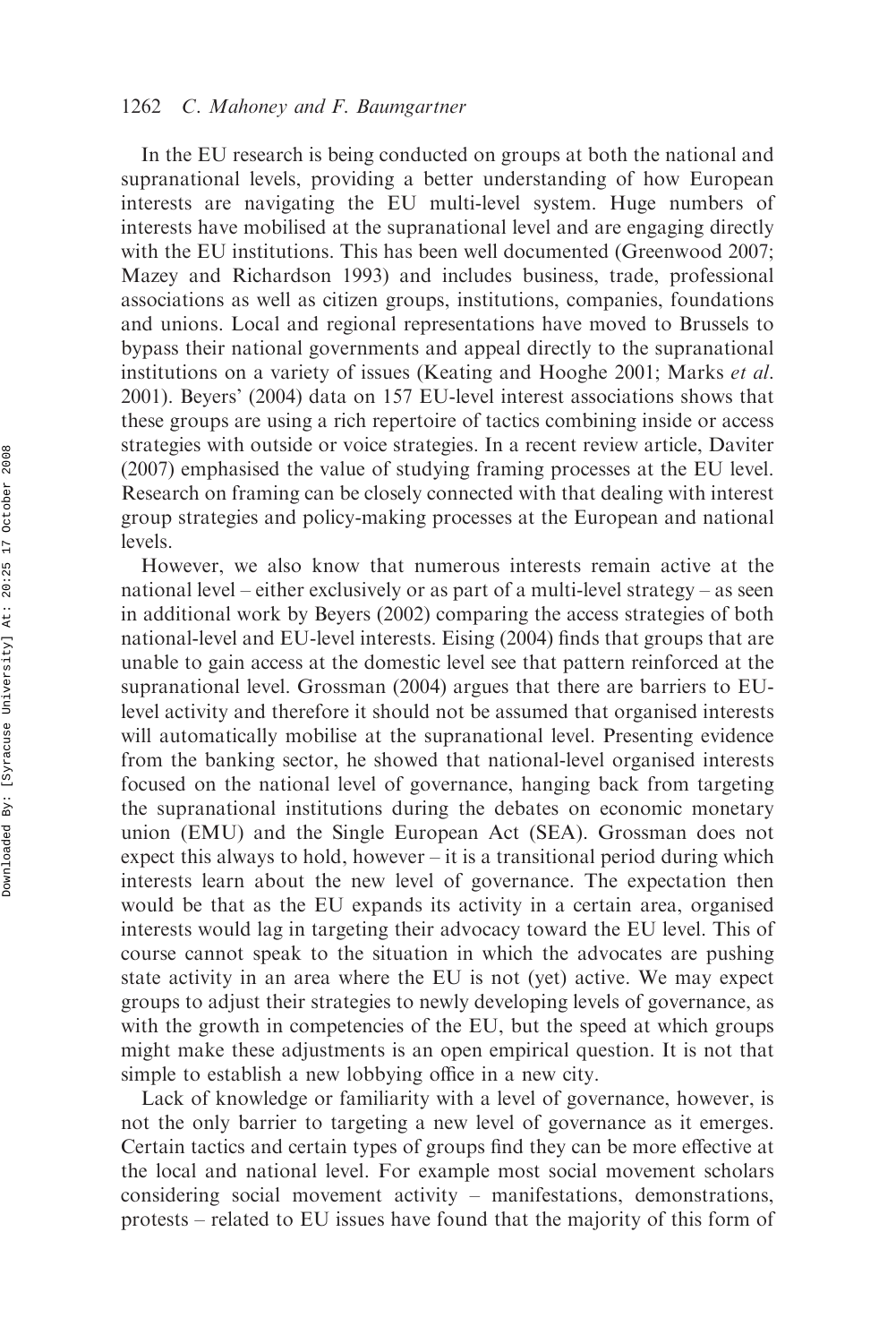political advocacy remains at the national and sub-national level (Marks and McAdam 1996; Bush and Simi 2001). In addition, outside lobbying has similarly remained at the national level. Kriesi and colleagues (2005) show that outside lobbying tactics remain largely focused at the national level. This is understandable considering the structure of the media system in Europe.

Group scholars in the US have been quite myopic in their focus on the federal level, though exceptions do exist. Gray and Lowery (1996) have been the primary scholars shedding light on the underdeveloped area of statelevel interest group processes. Several scholars including Gerber (1999) and Boehmke (2005) investigate the role of groups in the states as these affect and are affected by referenda and initiative campaigns. A variety of studies investigate the roles of groups within particular issue domains in the 50 states, of course, but such a review is beyond the scope of this paper.

Baumgartner and Jones' (1993) discussion of 'venue-shopping' has much to do with attempting to move issues to or away from the US federal government (though the concept also applies to seeking the intervention and authority of one federal agency rather than another). Shipan and Volden's (2006) analysis of inter-governmental dynamics in lobbying strategies in the case of anti-smoking legislation provides a recent example of an appreciation of the role of multi-level governance in US advocacy. Anti-smoking advocates focused on large cities depending on whether the surrounding state was open or closed to state-level regulation. Naturally, if state policies could be adopted, municipal-level regulations would be less important. Shipan and Volden's work provides important methodological lessons and a model for other work and also shows the importance of multi-level governance to scholars of the policy process in the US. Sarah Pralle (2006) demonstrates the importance of venue-shopping within the Canadian federal system in her analysis of environmental politics in that country; her work provides an excellent qualitative example for further research in the area. In an innovative design considering which interest groups are able to have their voices heard in the area of criminal justice policy, Miller (2008) shows the negative impact of the increasing federal role in crime control policy on the participation of local and neighbourhood organisations. Local groups, which find it harder to garner substantial material resources, can and do participate at the local level, where barriers are quite low. However, they are rarely heard when similar issues are discussed at the state or national level, effectively leaving only police and criminal system professional organisations present when decisions are being made there.

Taken together, the EU interest group literature, which looks more explicitly at interest group activity at multiple tiers of governance, and the US literature, which while smaller should be considering advocacy at the federal, state and local levels, provides further evidence of the benefits of cross-pollination of US and EU research. Future research in both the US and the EU on the process of venue-shopping, by which advocates seek out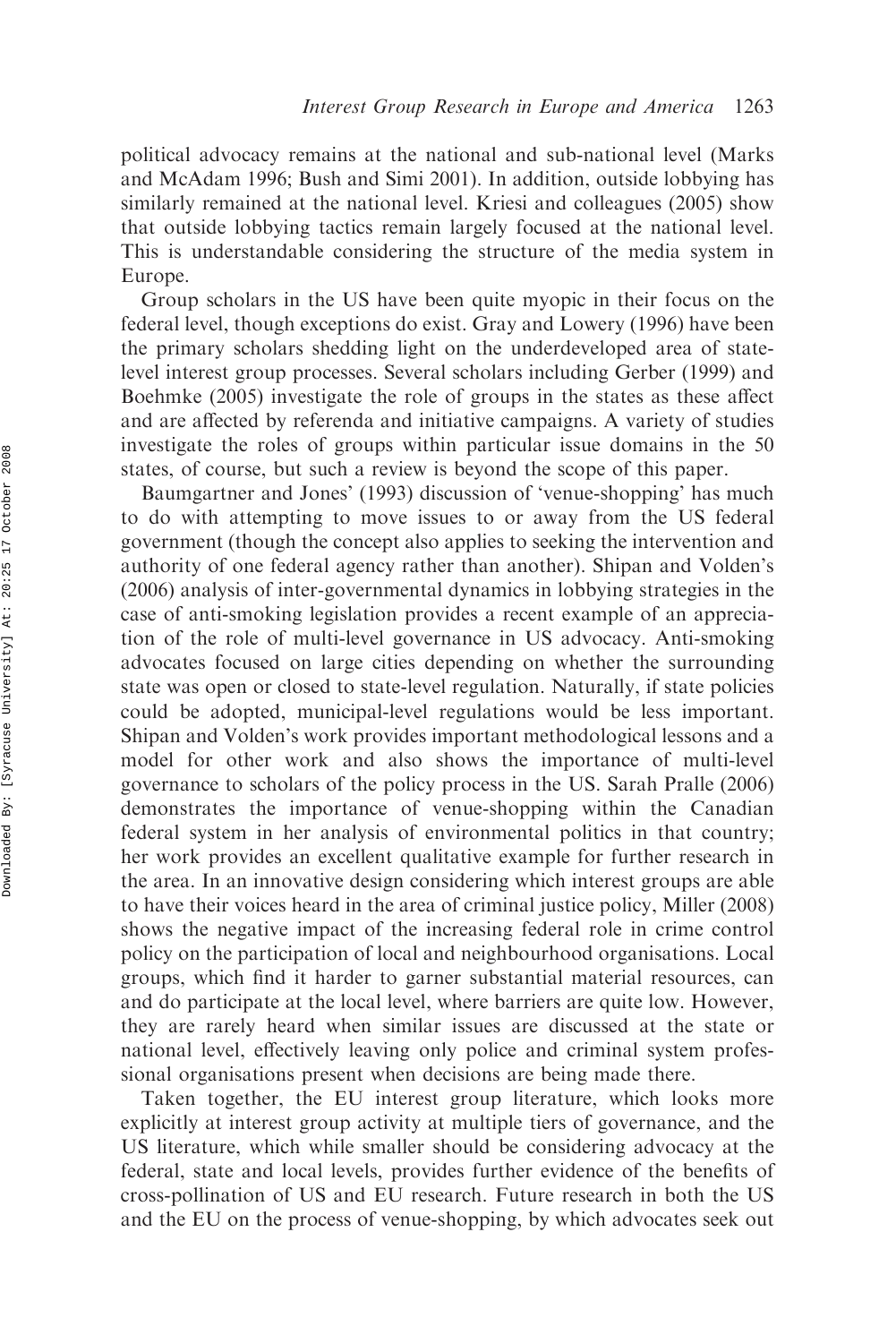and engage with levels of governance that are more favourable to their cause, may be one avenue simultaneously to study advocacy at different layers of governance. Another framework that may elucidate how interest groups operate within multi-level systems is the concept of political opportunity structures borrowed from the social movement literature. Princen and Kerremans (2008) argue that a great deal of the research on EU interest groups including work on social movements, resource exchange and venue-shopping, can fall under the umbrella of political opportunity structures. To understand when groups mobilise and succeed in their advocacy we have to consider the political opportunity structure within which they are operating – the number of access points, the openness of those access points, the design of the political institutions, and the state of the political climate. This relates back to the central argument of this article – comparative research approaches and research cross-pollination highlight the importance of institutional systems in understanding interest group behaviour.

#### Structural Effects on Advocacy Behaviour

The daily lobbying activities of interest groups – through which they attempt to promote their positions in the policy-making process – are of course important to understand if we hope to learn why political systems produce some public policies and not others. Scholars in both Europe and the US have increasingly recognised that lobbying behaviour varies not just by organisation but that the same organisation will behave differently in different contexts as determined by the institutional structure and by the characteristics of a particular issue. Recognising this interaction between institutions, issues, and interest group characteristics only becomes possible when we move to a comparative research framework.

#### **Institutions**

Mahoney (2008) demonstrates how institutional structures combine with issue context and interest group factors to determine advocacy behaviour. Specifically, her analysis considers the role of three important institutional characteristics which vary across political systems. First, direct elections make policy-makers more responsive to interest group communications. Policy-makers that face re-election directly by their constituents are highly aware of their electoral vulnerability (Mayhew 1974), attuned to information and argumentation that makes reference to their constituents' concerns, and responsive to advocacy tactics aimed at communicating information about constituent opinion. The positions of appointed policy-makers on the other hand do not depend on the results of a coming election; such officials are not driven by the re-election motive, and are more attuned to information about policy feasibility and direct communications about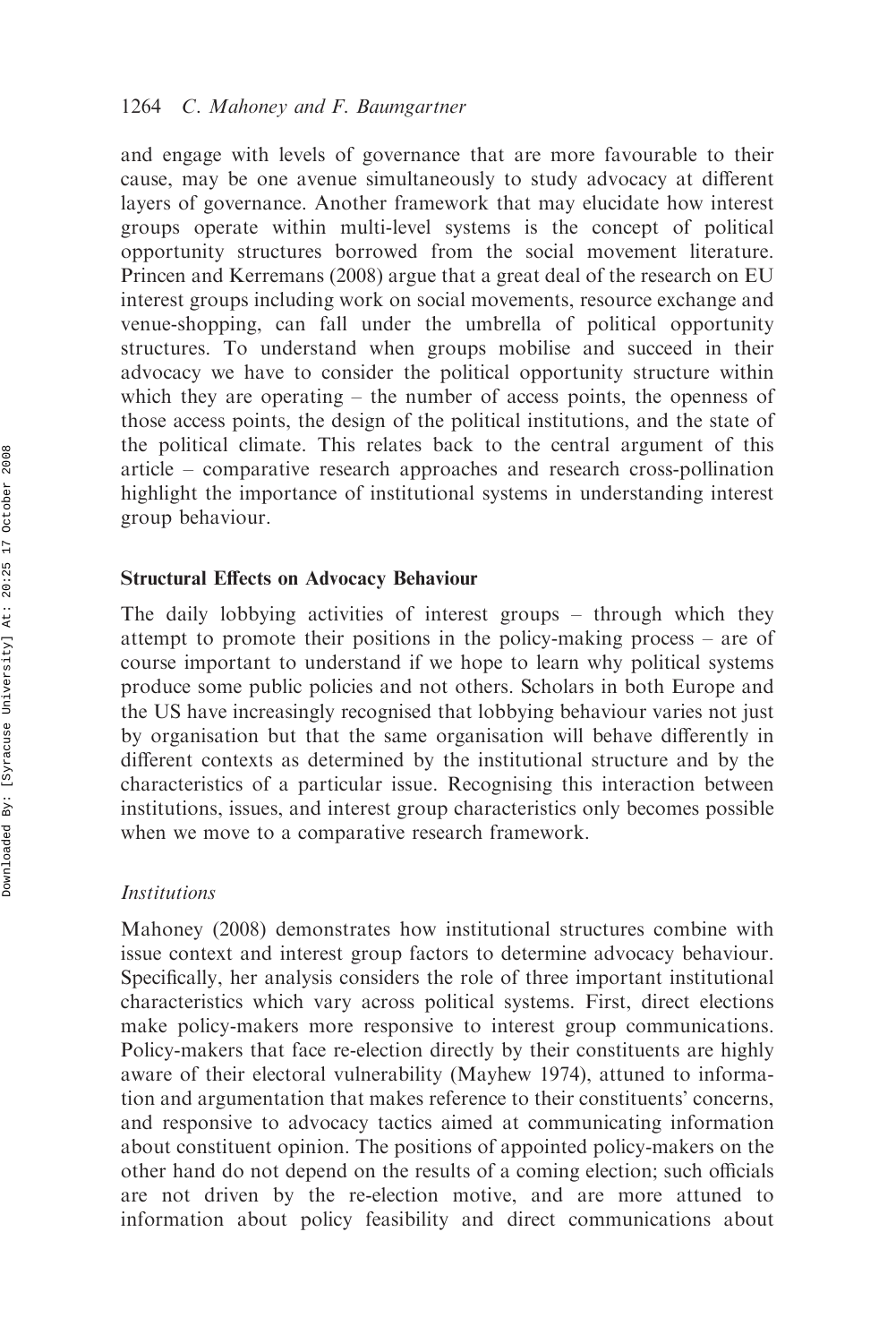policy details. For them, constituent opinion is not as vital as it is to politicians. Empirical evidence suggests that lobbyists targeting re-electionminded policy-makers do indeed tailor their advocacy behaviour – their argumentation and their lobbying tactics  $-$  to capitalise on that drive (Mahoney 2008).

Second, the institutional rules in the policy-making process including how policy proposals are introduced, how they are amended, and how they become law also constrain lobbyists. Advocates working in systems which allow for a great number of official policy proposals have the opportunity to advocate pro-actively for their preferred policy alternatives. Systems in which the number of policy proposals is restricted make it more difficult for advocates to propose new laws. Furthermore, the likelihood of a proposal surviving the policy process affects how lobbyists engage the issue. In systems where policy change is unlikely, where bills often die due to institutional rules, lobbyists opposed to a proposal can easily protect the status quo. In systems where policy proposals tend (eventually) to be enacted, lobbyists opposed to a proposal must work to modify a dossier at the margins. Data on the approach of lobbyists in a wide range of policy disputes, some trying to bring about new laws, some trying to amend and tweak new proposals, and some trying to block dossiers full-out, demonstrates that the rules of the policy-making process shape the tactics lobbyists select (Mahoney 2008). EU-based lobbying, for example, was significantly more about revising the content of commission proposals, based on common knowledge that some form of the proposal was highly likely to be adopted at some point, whereas US-based lobbying was much more likely to focus on a strategy of 'killing' the proposal since most proposals, even those seriously discussed, are not adopted in any given congressional term.

Finally, the structure of the media system is an important factor in understanding advocacy behaviour (Mahoney 2008). Lobbyists who can capitalise on vibrant and broad-ranging media systems to convey their policy messages have different opportunities than advocates who are faced with fragmented media markets divided by languages and audiences. Mediabased lobbying tactics are logically linked to the nature of the media system, a point which is typically missing in any single-polity study as the media system is a variable only in comparative research. With political communication so fundamental to modern democracies, the structure of the media system must be considered if we seek to understand why advocates behave as they do, and why they achieve or fail to achieve their goals.

Theoretically a great number of institutional factors and characteristics of a political system may have a bearing on advocacy behaviour. Future research must consider such factors as the level of formal inclusion of interest groups into the policymaking process, the comparative strength of a system's branches of government and the multi-level structure of the polity.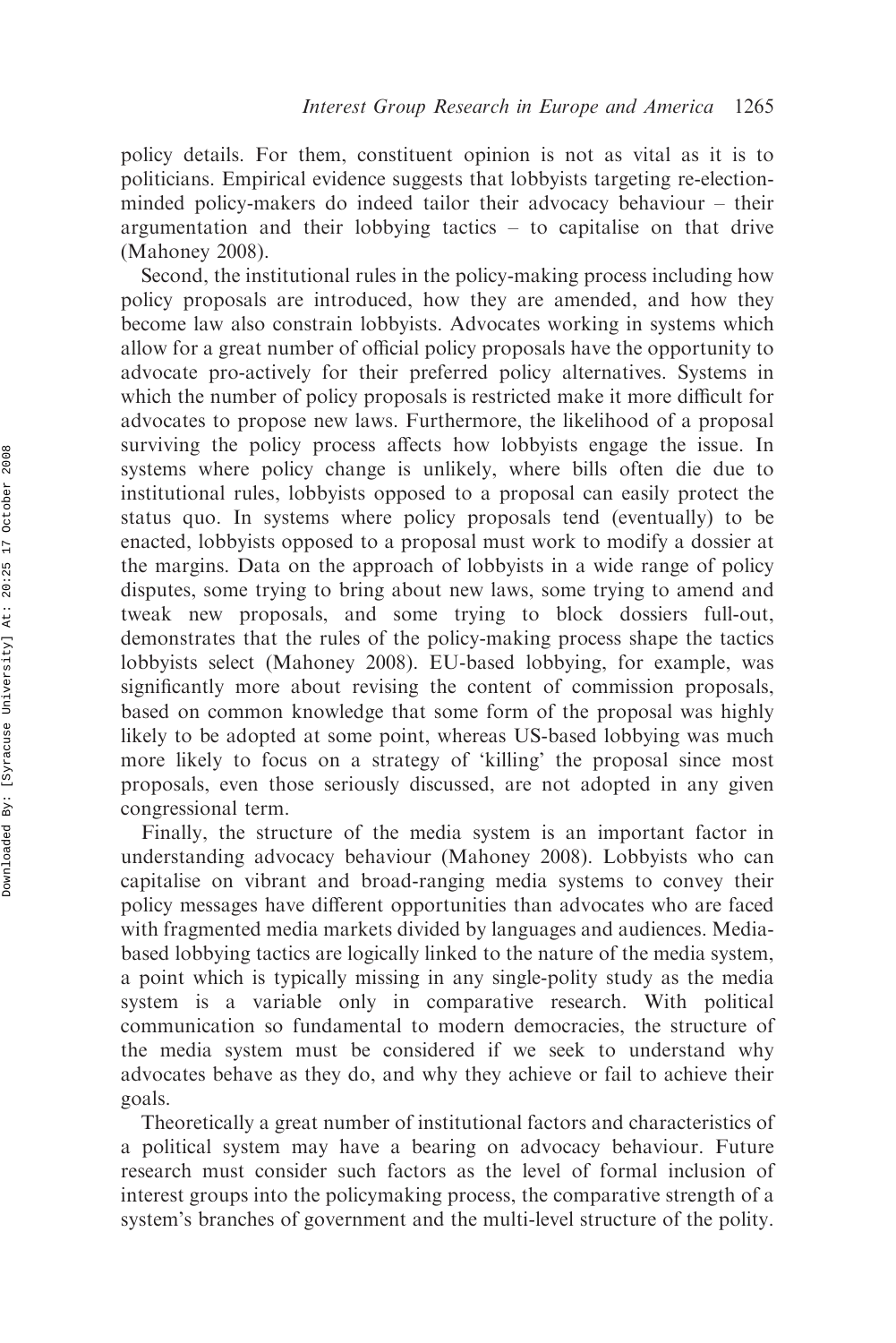Considering the first, systems that reflect classic corporatist structures will lead interest groups to work closely with policy-makers in a policy-creation give-and-take, with a stable set of actors called on for their expertise. Systems lacking formal interest group consultation mechanisms will lead lobbyists to devise creative ways to get the attention of policy-makers and have their policy message stand out from the cacophony of lobbying communications. Further, systems with highly formalised policy-making systems tend to result in widely recognised insiders and outsiders, a fact with important consequences for the behaviours of those groups considered to be 'outsiders'.

A second institutional characteristic that will influence the advocacy behaviour of lobbyists is the relative strength of the branches of governance – executive, legislative, judicial – in a political system. Executive-dominated political systems will drive lobbyists to focus on information exchange (Bouwen 2002), use arguments about policy feasibility, economic impact and other technical questions. Legislativedominated systems on the other hand should lead lobbyists to focus on conveying information about electoral ramifications or the state of public opinion on the topic, and lobbying strategies will be devised to convey mass support. Advocates may or may not be able to use the courts to advance a political agenda, depending on the rules of the judicial system. In the United States for example, the courts were used successfully by the civil rights movement to advance minority rights which could not be done at the time through the legislative branch. Litigation by interest groups and the filing of amicus curiae by supportive interest groups were used as tools by resourceful activists. In other systems, however, it may be more difficult for activists to advance their causes through the courts. The European Court of Justice for example is not the ideal venue for a pan-EU environmental NGO pressing for policy change through litigation. An aggrieved NGO cannot go directly to the ECJ, nor can it file anything akin to an amicus brief. It must take an offending party to court in the member state which upholds EU law, or if the government is the offender, request the European Commission to take action before the ECJ. Institutional rules dictate what opportunities are available to advocates to take legal action. In the EU, if activists want to utilise the legal route, they must do so at a lower level of governance (on the role of the ECJ, see Bouwen and McCown 2007).

Lastly, the degree of multi-level governance of a political system also influences the advocacy strategies of lobbyists. Centralised systems will see the focus of advocacy in the capital, with interest groups spending their time, money and other resources targeted at central policy-making institutions. The more multi-level or federated a system, the more layers of governance exist for lobbyists to target. This may be used to their advantage if lobbyists can venue-shop for a level that presents a more amicable environment in which to press their case. However, such structures can also present difficulties for advocates that need to communicate their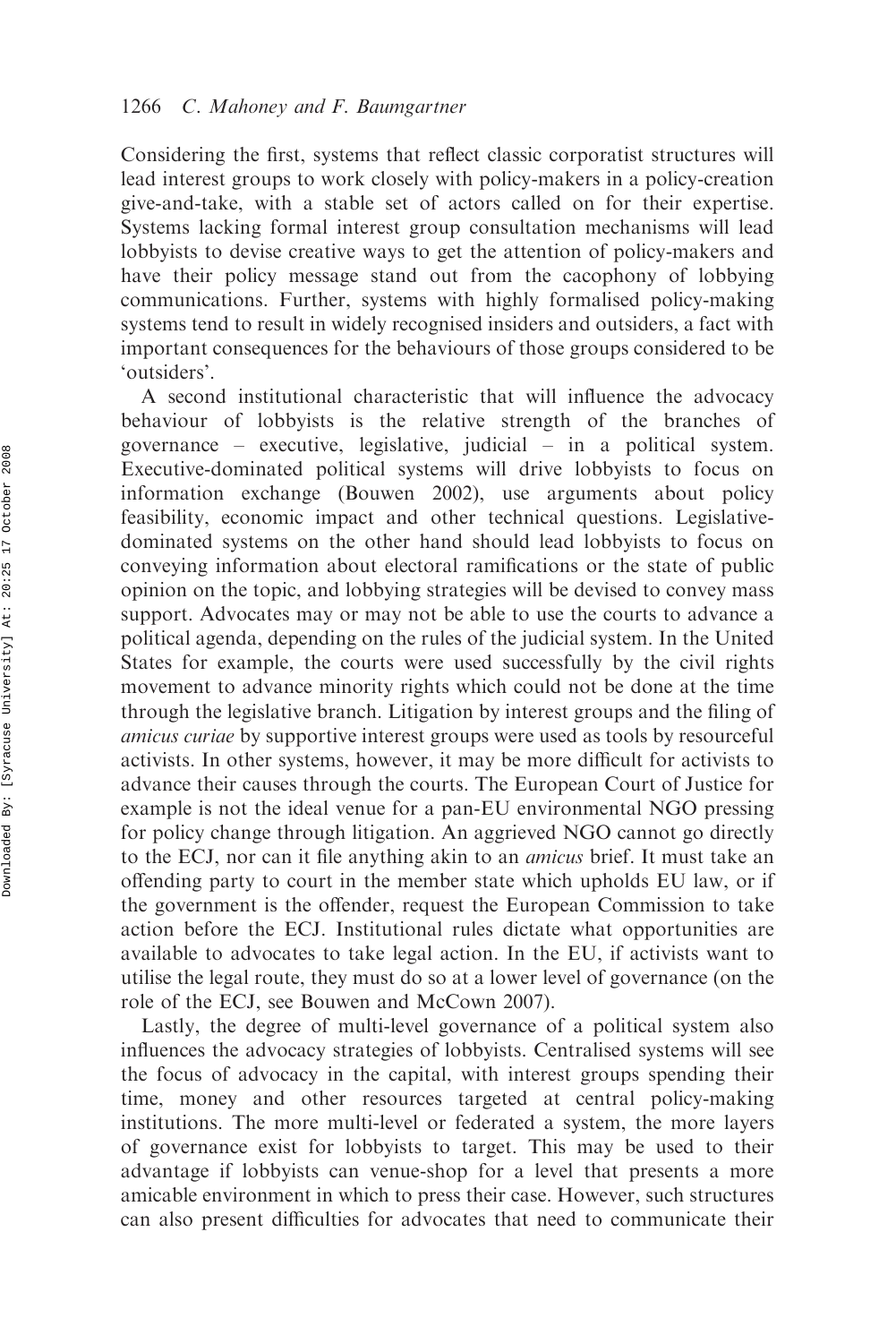concerns and ideas to a larger range of policy-makers in different geographic locations and who likely have different policy preferences than their counterparts at other levels of governance. As the research above has demonstrated, especially in the EU context, the increasing Europeanisation of some issues have had differential effects on certain types of groups, effectively disenfranchising local groups with limited opportunities to engage in Brussels-based lobbying and favouring others. Of course, different policy areas may be differentially affected by these processes.

Whether operating in a centralised system or the highest tier of a multilevel system, the tactics and argumentation of advocates will differ from those employed at lower levels of governance. The logic of Börzel's (2002) argument that suggests member states attempt to 'upload' their policy preferences to the EU level so that they do not have to 'download' EU policies that differ drastically from their original national policies could be extended to understanding interest groups. A national-level interest group that is lobbying for a policy before its national government but fails may in some cases be able to take the fight to the EU level, and when operating at that new level it will use different arguments and tactics than back home. Because the constellation of forces may be different, it may win, and if it does, the policy will be 'downloaded' to the national context. Similarly if a national group succeeds at home but wants to see its innovative policy exported to the whole of the European Union, it will again use different tactics and arguments, perhaps about the success of the policy at the member state level, when operating at the higher tier of governance.

In short, multi-level systems present lobbyists with more complicated terrains to navigate and create opportunities as well as hurdles since there are not only more layers to cover but also different requirements at each tier. The ways in which different multi-level system arrangements might impact advocacy behaviour are numerous, and this clearly requires more research. If scholars are correct and multi-level structures are becoming more common globally (Hooghe and Marks 2003), this research thread becomes all the more essential. Of course, such models cannot be assumed to work across the board, as there are important sectoral differences in the degree to which EU involvement is even an option. Further, while there are interesting examples of political underdogs sometimes using these tactics to win surprising victories at a new level of a multi-level governance system, systematic empirical research would likely show a tremendous business advantage as issues are supra-nationalised.

#### Issues

After institutions, the other set of contextual factors influencing advocacy behaviour relates to the characteristics of the issues on which the groups are active. In contrast to the broad institutional structures discussed above, these factors of course differ from issue to issue within the same political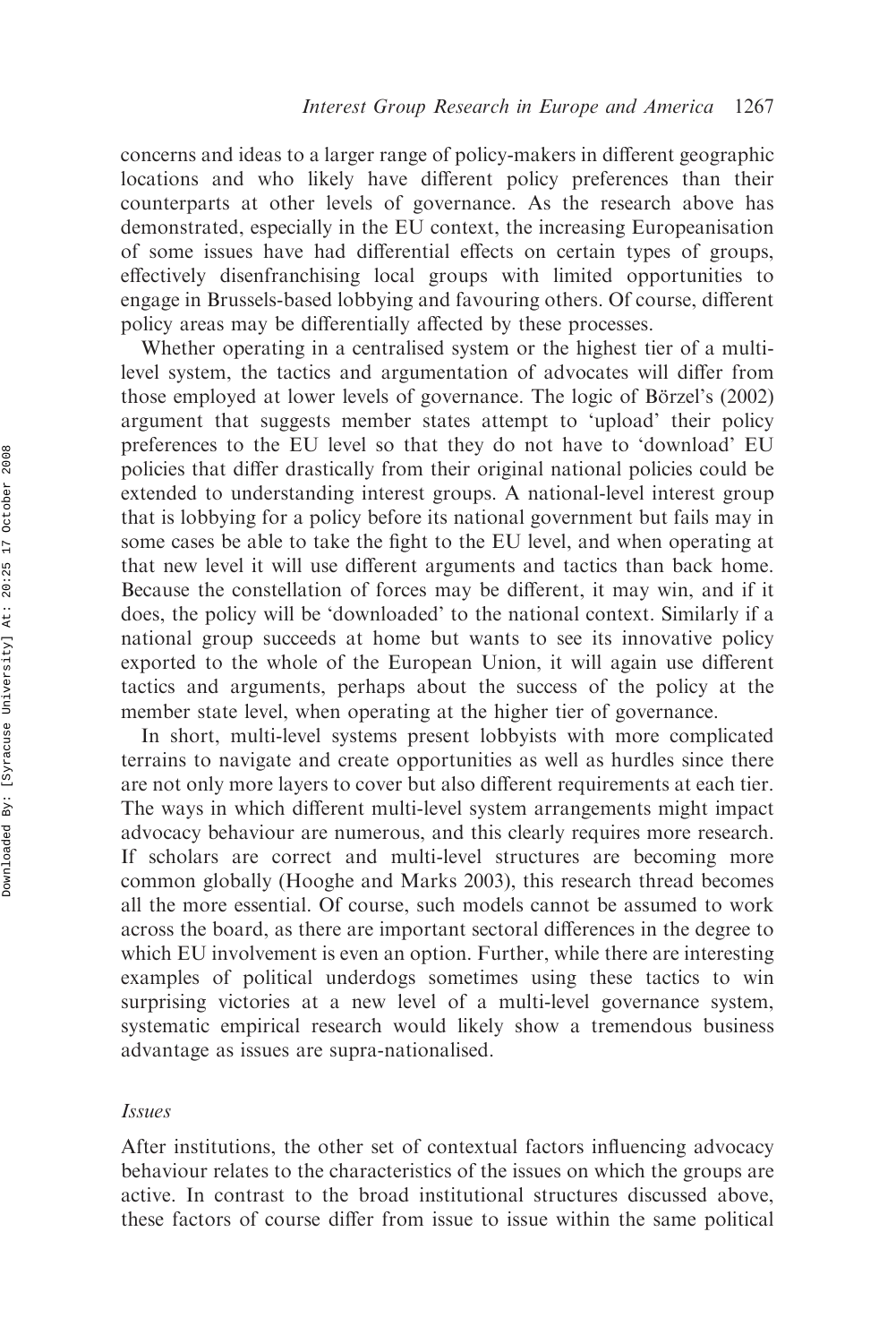system. Mahoney (2008) considers how issue salience, scope, conflict, and history affect a range of advocacy behaviours and decisions. The research shows that the nature of the issue is central to the decision-making of advocates when they devise their lobbying strategy. Again, the scope for theoretical expansion is significant.

The first issue characteristic that clearly affects the behaviour of lobbyists, but requires more systematic research, is the position of the governing party. Whether the party in power is supportive of an advocate's position affects whether the group is likely to mobilise for a fight, how it attempts to promote its position and the likelihood of success (see Michalowitz 2004). Government support should not be operationalised too simply however. Mere verbal or symbolic support for a policy position, without clear mobilisation of resources, can mean little. The degree to which an issue is a priority for the government or relevant administrative actors may be more important in determining success than the stated position of the government. Groups spend much time, after all, trying to convince their allies in government to spend more time or energy on 'their' issue.

Second, the composition of the various sides on an issue influences advocacy behaviour. If a lobbyist has a large supporting coalition this can allow them to engage in a greater range of tactics and employ more expensive tactics (Baumgartner and Mahoney 2002). The size of a supporting coalition will also affect argumentation and framing as lobbyists incorporate the concerns of various allied groups into their argumentation repertoire. The size and strength of opposing interest groups or coalitions also drive lobbying behaviour. Advocates assess the lay of the land when they consider mobilising for a political fight. If they are up against a formidable opponent it could be enough to force them to back down or alter their advocacy strategy to be more effective in the face of a well-heeled or well-organised opposition. In sum, scholars must incorporate contextual factors including allies and opponents if we are to build proper models of lobbying strategies.

### Group Characteristics

Third, the broader structure of the policy community is important to include in our research plans if we seek to understand they advocacy behaviour of lobbyists and the outcome of their work. Lobbyists will make different advocacy decisions, and are likely to achieve different levels of success if they are working in a stable and collegial policy area, where they work iteratively with the same actors who share the same common language and agree on the goals of the policy than if they are active in a highly contentious policy area with changing actors vying for control over the direction, purpose and nature of policy creation.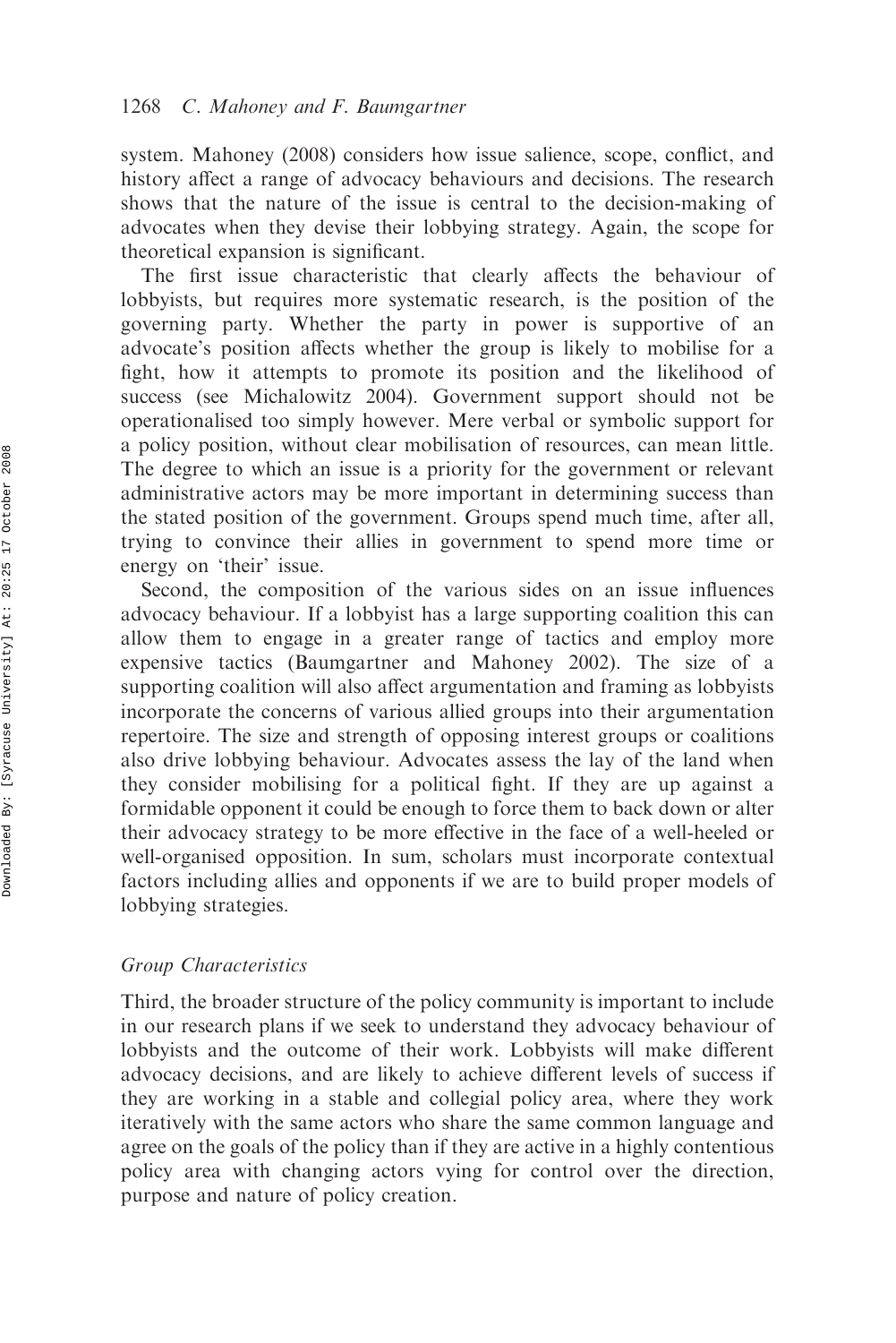Earlier work on advocacy behaviour that focused on the importance of group characteristics in understanding their lobbying decisions was of course not misguided – who a group is, what they stand for, what resources they have at their disposal, and how they are organised are all critical pieces of information when trying to understand why advocates behave as they do when they seek to influence policy-makers. Mahoney (2008) finds evidence that each of these factors influences what advocates do and to what effect.

While most aspects of interest groups have been recognised and studied, it is important to remember that groups do not often work alone, they have allies, both in government and outside, so when studying how a group's characteristics and resources impact on their advocacy and on the policymaking process it is imperative that we also consider the resources and characteristics of the others involved in the same debate.

When we consider concepts at any of these three levels – institutional, issue or interest group – it is critical to recognise and study them all as variables and to design variability on all levels into our research projects, to the extent possible. The level of formal inclusion of interest groups in the policy-making process varies from low to high, as do the degree of contestation, the number of allies and opponents, the degree of governmental support that a group enjoys, and other factors of theoretical interest. Thinking of these concepts as variables that may take any value from low to high is more productive than labelling a system as corporatist or pluralist or a policy area as a policy monopoly or issue network, because these labels – which are often simply names for the end points of the continuum – are not only subjective and crude, but also typically mask substantial internal variation, forcing the researcher to combine several conceptually distinct categories into a single overarching label. Of all the characteristics of the literature on national styles of policy-making, this was perhaps the most troubling, and the one that made the literature have the least international impact, as the various labels inevitably hid substantial variation on diverse concepts, giving in effect a new label for each combination of values on a series of conceptually distinct variables (and limiting the study to national or sectoral averages rather than issue-level observations) (see also Eising 2007, 2008). As the more recent literature has emerged, there are encouraging signs that scholars recognise the need for conceptual and analytic clarity.

#### **Conclusion**

Much has changed in the US and EU literatures on groups in the past generation; literatures that developed in parallel but separately have begun to converge. This is partly related to academic trends toward greater internationalisation; it is partly generational as younger scholars, especially in Europe, are much more attuned to the international literature in their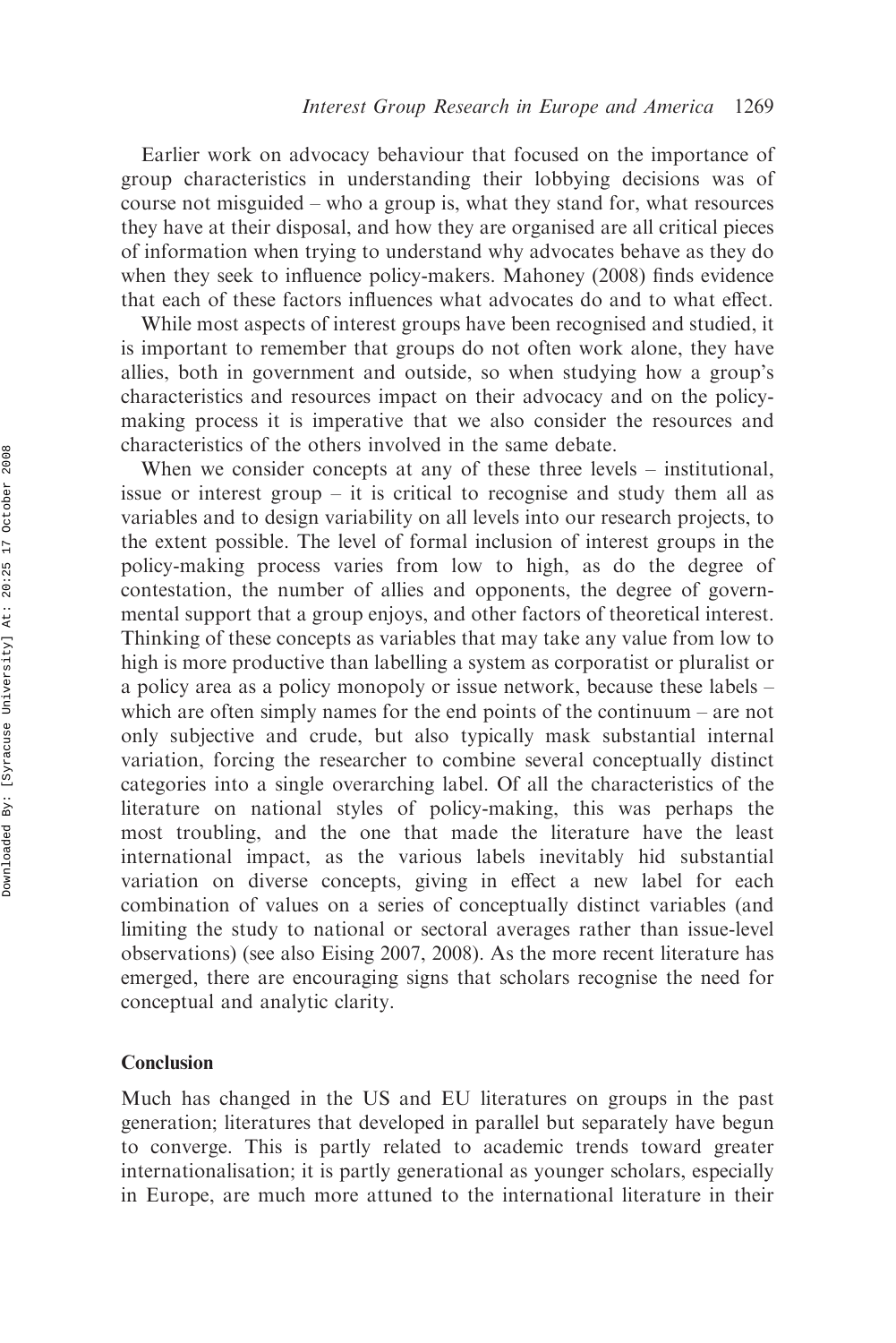area (and anxious to publish in international rather than only in domestic publication venues); it is partly related to shifts in the institutional structures of policy-making within Europe as the EU has grown and so international and multi-level governance structures have become more relevant even to those interested in national-level political processes. It certainly remains fair to say that most American scholars retain an almost entirely provincial perspective on the study of interest groups as they do in other fields. European scholars remain much more international in their focus than Americans, as a group, have ever been.

However, even in the US, as the literature on groups becomes more integrated and as scholars working in other countries demonstrate findings relevant to the established general theories, even Americans (such as ourselves) will take note. All this creates an unusual opportunity to foster the development of a truly comparative literature, one based on similar theoretical questions. The three examples we have given here are by no means exhaustive but rather are meant to illustrate the developments we have already observed and the promise of what is likely to develop further in the future. Systematic consideration of how group systems and the state co-evolve, how institutional structures affect the locus of policy activities by groups, and how institutional, issue-related, and group-specific factors affect the choices of lobbying behaviours by groups in any political system all show the promise of the development of a truly coherent and connected new literature on groups, one that is developing rapidly across many countries. Each of these three themes highlights the importance of recognising that institutional structures are intimately related to the activities of organised interests. Comparative work on groups alerts us to the variation in governmental structures and how that variation drives advocacy decisions and policy outcomes. Our goal here has been to point to some of the most basic conceptual issues that will allow this literature to develop in a manner that is truly comparative and theoretically integrated so that studies done in different geographical contexts can be related to one another.

Inappropriate borrowing of concepts from one political system and their blind application to another, where their fit may be questionable, will certainly not help either literature move forward, so nothing that we write here should be taken as a suggestion that the literatures will necessarily be better merely because of convergence. There remain important differences between the functions of the US and European political systems, at the local, regional, national, and supranational levels and scholars must know the context of their work. However, many of the differences that characterised American and European scholarship on interest groups and lobbying in past generations were not justified by such differences. As the literatures engage more with each other, and as scholars design future projects, we see tremendous potential for the growth of an integrated crossnational literature on interest groups and lobbying.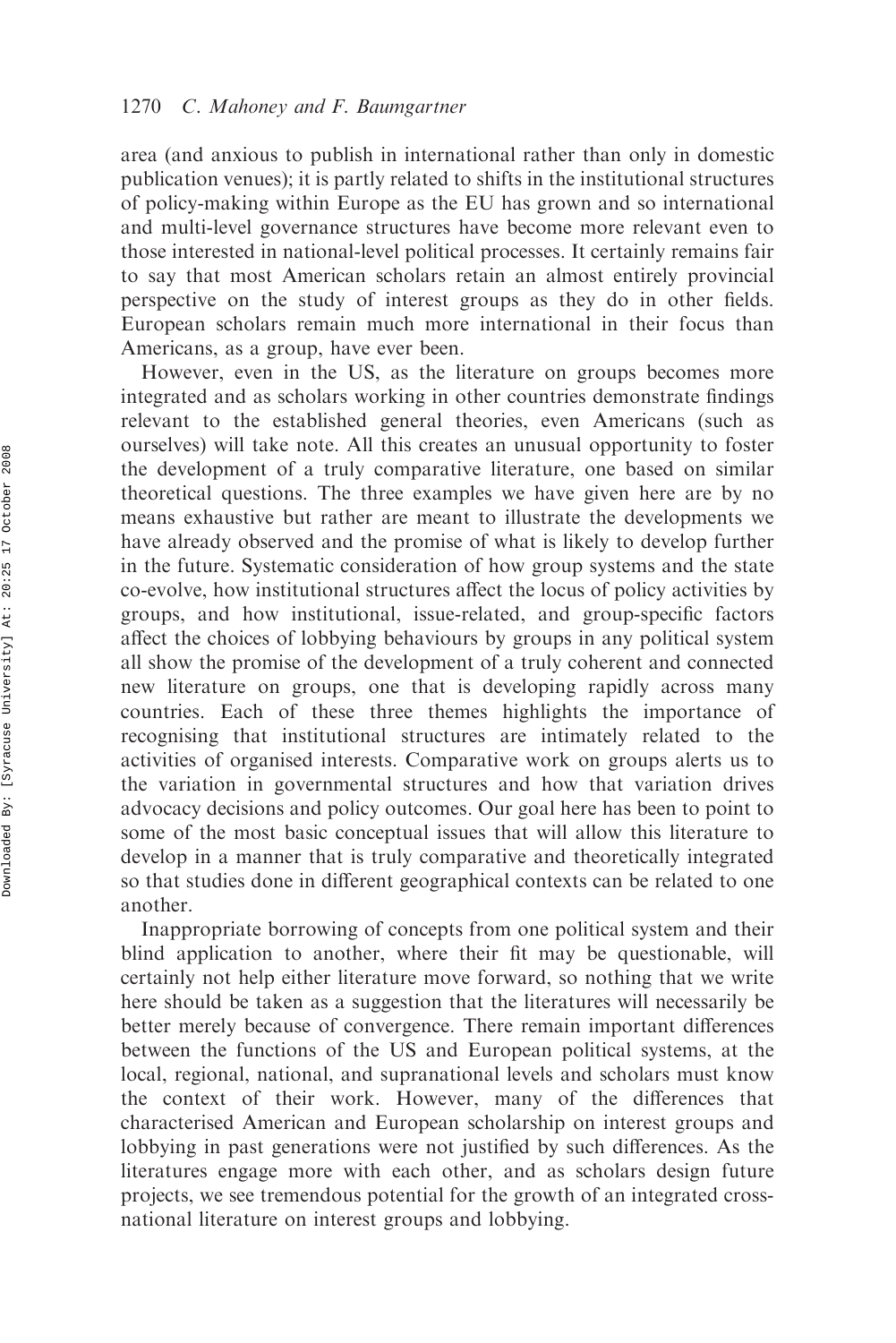#### Acknowledgements

Frank Baumgartner would like to acknowledge the support of NSF awards 0111611 and 0111224 and his collaborators Bryan Jones, John McCarthy, Beth Leech, Jeff Berry, Marie Hojnacki, and David Kimball. Sciences Po (Cevipof) in Paris and the Camargo Foundation in Cassis France provided work support during periods when this paper was written. Thanks also to colleagues William Maloney, Jan Beyers, David Coen, Grant Jordan, Emiliano Grossman, and Rainer Eising for comments.

#### References

- Baumgartner, Frank R., and Bryan D. Jones (1993). Agendas and Instability in American Politics. Chicago: University of Chicago Press.
- Baumgartner, Frank R., and Beth L. Leech (1998). Basic Interests: The Importance of Groups in Politics and in Political Science. Princeton, NJ: Princeton University Press.
- Baumgartner, Frank and Christine Mahoney (2002). 'Gaining Government Allies: Interest Group Lobbying Strategies and Government Response'. Paper presented at the Midwest Political Science Association annual meetings, Chicago, IL, April 2002.
- Baumgartner, Frank R., and Christine Mahoney (2004). 'Social Movements and the Rise of New Issues', in Helen Ingram, Valerie Jenness and David S. Meyer (eds), Routing the Opposition: Social Movements, Public Policy and Democracy. Minneapolis: University of Minnesota Press, 65–86.
- Baumgartner, Frank R., Virginia Gray and David Lowery (2009). 'Congressional Influence on State Lobbying Activity', Political Research Quarterly, forthcoming.
- Beyers, Jan (2002). 'Gaining and Seeking Access: The European Adaptation of Domestic Interest Associations', European Journal of Political Research, 41:5, 586–612.
- Beyers, Jan (2004). 'Voice and Access: Political Practices of European Interest Associations', European Union Politics, 5:2, 211–40.
- Beyers, Jan, Rainer Eising and William Maloney (2008). 'Researching Interest Group Politics in Europe and Elsewhere. Much We Study, Little We Know?', West European Politics, 31:6, 1103–28.
- Boehmke, Frederick J. (2005). The Indirect Effect of Direct Legislation: How Institutions Shape Interest Group Systems. Columbus: The Ohio State University Press.
- Börzel, Tanja A. (2002). 'Pace-setting, Foot-dragging, and Fence-sitting: Member State Responses to Europeanization', Journal of Common Market Studies. 40:5, 793–822.
- Bouwen, Pieter (2002). 'Corporate Lobbying in the European Union: The Logic of Access', Journal of European Public Policy, 9:3, 365–90.
- Bouwen, Pieter, and Margaret McCown (2007). 'Lobbying versus Litigation: Political and Legal Strategies of Interest Representation in the European Union', Journal of European Public Policy, 14:3, 422–43.
- Bush, Evelyn, and Pete Simi (2001). 'European Farmers and their Protests', in Doug Imig and Sidney Tarrow (eds), Contentious Europeans: Protest and Politics in an Emerging Polity. Lanham, MD: Rowman and Littlefield Publishers.
- Campbell, Andrea L. (2005). How Policies Make Citizens: Senior Political Activism and the American Welfare State. Princeton, NJ: Princeton University Press.

Cater, Douglass (1964). Power in Washington. New York: Random House.

- Daviter, Falk (2007). 'Policy Framing in the European Union', *Journal of European Public* Policy, 14:4, 654–66.
- Della Porta, Donatella, Hanspeter Kriesi and Dieter Rucht, eds (1999). Social Movements in a Globalizing World. Basingstoke: MacMillan.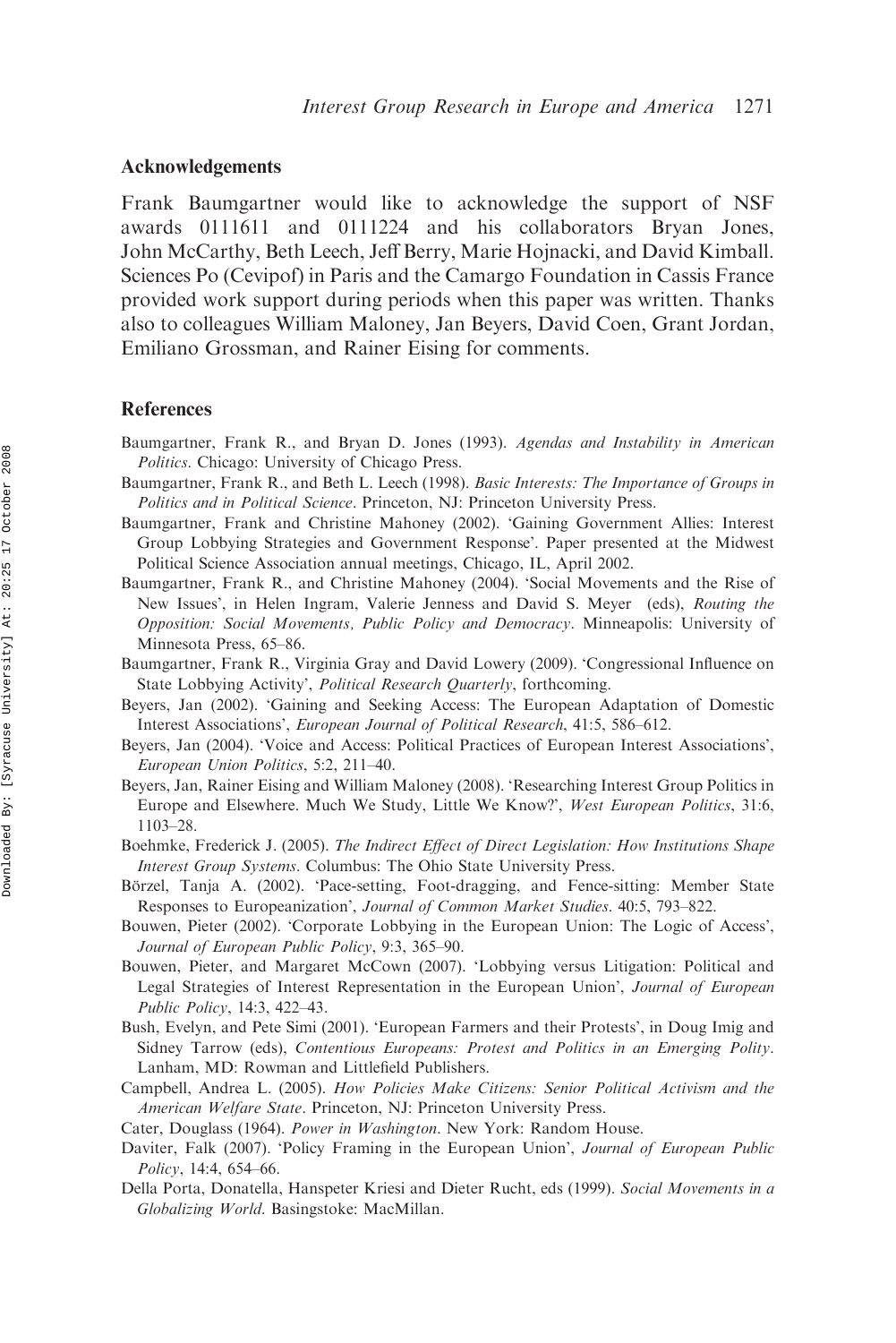- Eising, Rainer (2004). 'Multilevel Governance and Business Interests in the European Union', Governance, 17:2, 211–45.
- Eising, Rainer (2007). 'Interest Groups and Social Movements', in Paolo Graziano and Maarten P. Vink (eds), Europeanization: New Research Agendas. New York: Palgrave MacMillan, 167–81.
- Eising, Rainer (2008). 'Clientelism, Committees, Pluralism and Protests in the European Union: Matching Patterns?', West European Politics, 31:6, 1166–87.
- Fligstein, Neil, and Alec Stone Sweet (2002). 'Constructing Polities and Markets: An Institutionalist Account of European Integration', American Journal of Sociology, 107:5, 1206–43.
- Gerber, Elizabeth R. (1999). The Populist Paradox. Princeton, NJ: Princeton University Press.
- Gray, Virginia, and David Lowery (1996). The Population Ecology of Interest Representation. Ann Arbor: University of Michigan Press.
- Gray, Virginia, Russell L. Hanson and Herbert Jacob, eds (1999). Politics in the American States: A Comparative Analysis, 7th ed. Washington, DC: CQ Press.
- Greenwood, Justin (2007). Interest Representation in the European Union, 2nd ed. Basingstoke: Palgrave Macmillan.
- Grossman, Emiliano (2004). 'Bringing Politics Back In: Rethinking the Role of Economic Interest Groups in European Integration', Journal of European Public Policy, 11:4, 637–54.
- Heclo, Hugh (1978). 'Issue Networks and the Executive Establishment', in Anthony King (ed.), The New American Political System. Washington, DC: American Enterprise Institute.
- Hooghe, Lisbet, and Gary Marks (2003). 'Unraveling the Central State, But How? Types of Multi-Level Governance', American Political Science Review, 97:2, 233–43.
- Immergut, Ellen M. (1992). Health Politics: Interests and Institutions in Western Europe. New York: Cambridge University Press.
- Jordan, Grant, and William A. Maloney (1996). 'How Bumble-bees Fly: Accounting for Public Interest Participation', Political Studies, 44:4, 668–85.
- Jordan, Grant, and Jeremy Richardson (1987). Government and Pressure Groups in Britain. Oxford: Oxford University Press.
- Katzenstein, Peter J. (1985). Small States in World Markets. Ithaca, NY: Cornell University Press.
- Keating, Michael, and Liesbet Hooghe (2001). 'By-passing the Nation State? Regions and the EU Policy Process', in Jeremy Richardson (ed.), European Union, Power and Policy-Making. 2nd ed. New York: Routledge, 239–55.
- Knoke, David, Franz Urban Pappi, Jeffrey Broadbent and Yutaka Tsujinaka (1996). Comparing Policy Networks: Labor Politics in the U.S., Germany, and Japan. New York: Cambridge University Press.
- Kriesi, H., Koopmans, R., Duyvendak, J.W., and Giugni, M.G. (1992). 'New Social Movements and Political Opportunities in Western Europe', European Journal of Political Research, 22, 219–44.
- Leech, Beth L., Frank R. Baumgartner, Timothy M. LaPira and Nicholas A. Semanko (2005). 'Drawing Lobbyists to Washington: Government Activity and the Demand for Advocacy', Political Research Quarterly, 58:1, 19–30.
- Lehmbruch, Gerhard, and Philippe C. Schmitter, eds (1982). Patterns of Corporatist Policy Making. London: Sage.
- Mahoney, Christine (2004). 'The Power of Institutions: State and Interest-Group Activity in the European Union', European Union Politics, 5:4, 441–66.
- Mahoney, Christine (2008). Brussels versus the Beltway. Advocacy in the United States and the European Union. Washington, DC: Georgetown University Press.
- Marks, Gary, and Doug McAdam (1996). 'Social Movements and the Changing Structure of Political Opportunity in the European Union', West European Politics, 19:2, 249–78.
- Marks, Gary, Richard Haesly and Heather A.D. Mbaye (2001). 'What do Subnational Offices Think they are Doing in Brussels?', Paper presented at the European Community Studies Association meeting. Madison Wisconsin, 31 May–3 June.